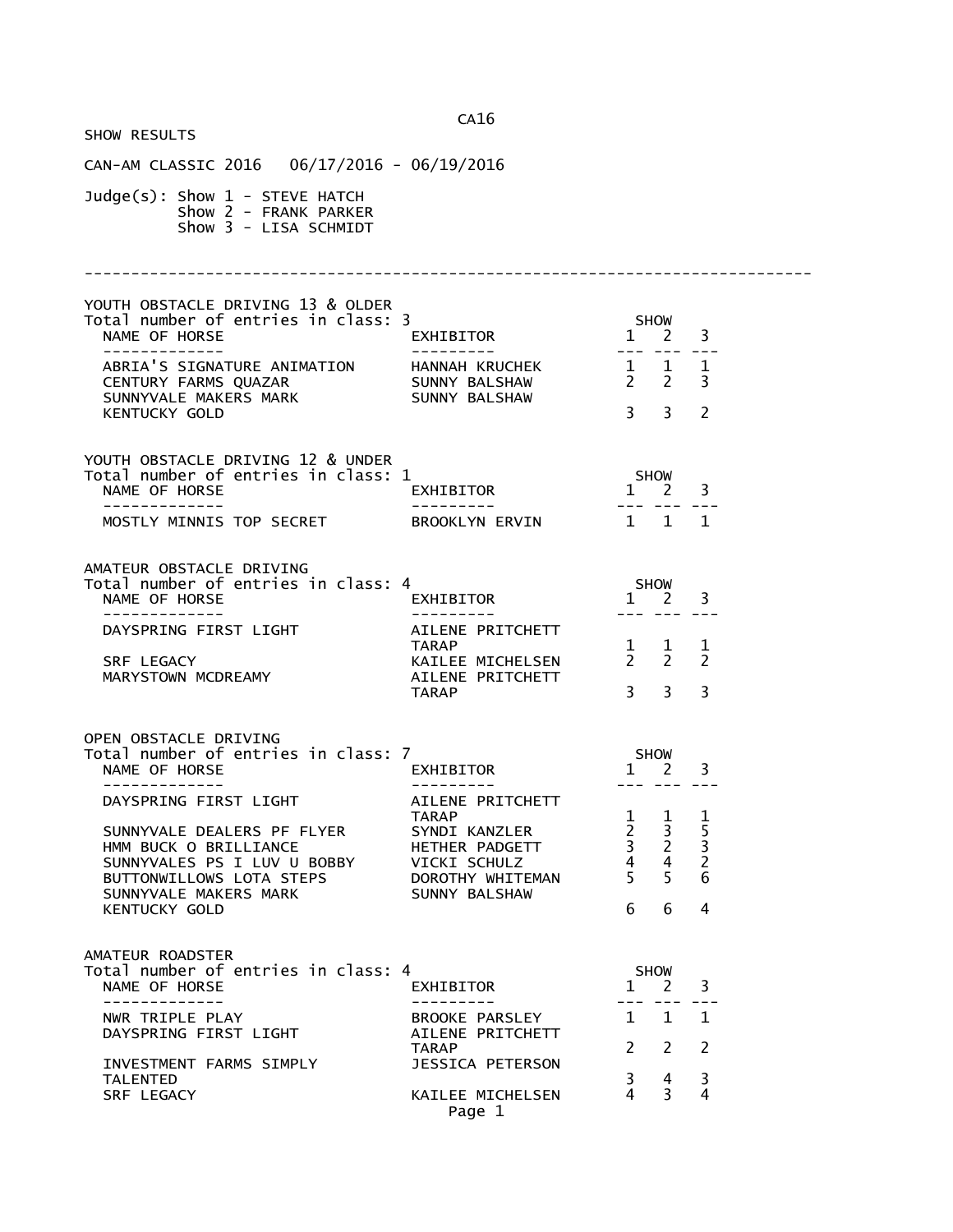| AMATEUR OWNED TRAINED EXHIBITED MARES                                                             |                                   |                                                                                     |                                                     |                                    |
|---------------------------------------------------------------------------------------------------|-----------------------------------|-------------------------------------------------------------------------------------|-----------------------------------------------------|------------------------------------|
| Total number of entries in class: 1<br>NAME OF HORSE<br>-------------                             | EXHIBITOR                         | $  -$                                                                               | SHOW<br>$1 \quad 2$                                 | 3                                  |
| ELEGANT ART MY TRUE LOVE                                                                          | KELSIE SHERMAN                    | 1 1 1                                                                               |                                                     |                                    |
| AMATEUR SENIOR MARES LEVEL 1<br>Total number of entries in class: 2                               |                                   |                                                                                     | SHOW                                                |                                    |
| NAME OF HORSE                                                                                     | <b>EXHIBITOR</b>                  |                                                                                     | $1 \quad 2 \quad 3$                                 |                                    |
| INVESTMENT FARMS SIMPLY<br><b>TALENTED</b><br>WOLFACRES LADY ANASTASIA                            | JESSICA PETERSON<br>KELLY CLARK   |                                                                                     | $\begin{matrix} 1 & 1 \\ 2 & 2 \end{matrix}$        | -1<br>$\overline{\phantom{0}}$     |
|                                                                                                   |                                   |                                                                                     |                                                     |                                    |
| AMATEUR SENIOR MARES LEVEL 2<br>Total number of entries in class: 1<br>NAME OF HORSE              | EXHIBITOR                         | $1 \quad 2 \quad 3$                                                                 | <b>SHOW</b>                                         |                                    |
| -------------<br>ELEGANT ART MY TRUE LOVE                                                         | KELSIE SHERMAN                    | 1 1 1                                                                               | $\begin{array}{cccc} - & - & - & - & - \end{array}$ |                                    |
| AMATEUR STOCK TYPE MARES ALL AGES/SIZES                                                           |                                   |                                                                                     |                                                     |                                    |
| Total number of entries in class: 1<br>NAME OF HORSE<br>______________                            | EXHIBITOR<br>----------           | <b>SHOW</b><br>$1 \quad 2$<br>---- ---                                              |                                                     | 3<br>$=$ $=$ $=$                   |
| BAR NS CHECK OUT MY ASSET TAMMY OSGOOD                                                            |                                   | 1 1 1                                                                               |                                                     |                                    |
| YOUTH CLASSIC PLEASURE DRIVING 13-18<br>Total number of entries in class: 4<br>NAME OF HORSE      | EXHIBITOR                         | $1 \overline{2}$                                                                    | SHOW                                                | 3                                  |
| --------------                                                                                    | ----------                        | ____ ___                                                                            |                                                     |                                    |
| SUNNYVALE DEALERS PF FLYER<br>OAK BAY SHADOWFAX<br>VINTAGE FARMS BOLEROS MERENGUE  DEVLIN NEWNHAM | SUNNY BALSHAW<br>JESSIE SKERJANEC | $\begin{array}{ccccc} 1 & 3 & 1 \\ 2 & 2 & 2 \\ 3 & 1 & 3 \\ 4 & 4 & 4 \end{array}$ |                                                     |                                    |
| YOUTH CLASSIC PLEASURE DRIVING 12 & UNDER                                                         |                                   |                                                                                     |                                                     |                                    |
| Total number of entries in class: 3                                                               |                                   |                                                                                     | <b>SHOW</b>                                         |                                    |
| NAME OF HORSE<br>-------------                                                                    | EXHIBITOR                         | $1 \quad 2$                                                                         | $- - - -$                                           | 3                                  |
| MOSTLY MINNIS TOP SECRET<br>DARDANS ASSUREDLY<br>SOPHISTICATED                                    | BROOKLYN ERVIN<br>MARISSA ERVIN   |                                                                                     | 1 1                                                 | $\mathbf 1$<br>$2 \quad 2 \quad 2$ |
| DAYSPRING SOLOMONS SONG                                                                           | KEIRA WARD                        |                                                                                     | $3 \overline{3}$                                    | $\overline{3}$                     |
| SINGLE PLEASURE DRIVING GELDINGS<br>Total number of entries in class: 2                           |                                   |                                                                                     | SHOW                                                |                                    |
| NAME OF HORSE                                                                                     | EXHIBITOR                         |                                                                                     | $1 \quad 2$                                         | 3                                  |
| LOS ARBOLES ODYSSEYS RANGLER<br>BUTTONWILLOWS LOTA STEPS                                          | SYNDI KANZLER<br>DOROTHY WHITEMAN | $\mathbf{1}$<br>$\mathcal{P}$                                                       | $\mathbf{1}$<br>$\overline{2}$                      | $\overline{2}$<br>1                |
| SENIOR MARES OVER 32" TO 34"<br>Total number of entries in class: 3                               |                                   |                                                                                     |                                                     |                                    |
| NAME OF HORSE                                                                                     | EXHIBITOR<br>Page 2               |                                                                                     | SHOW<br>1 2                                         | 3                                  |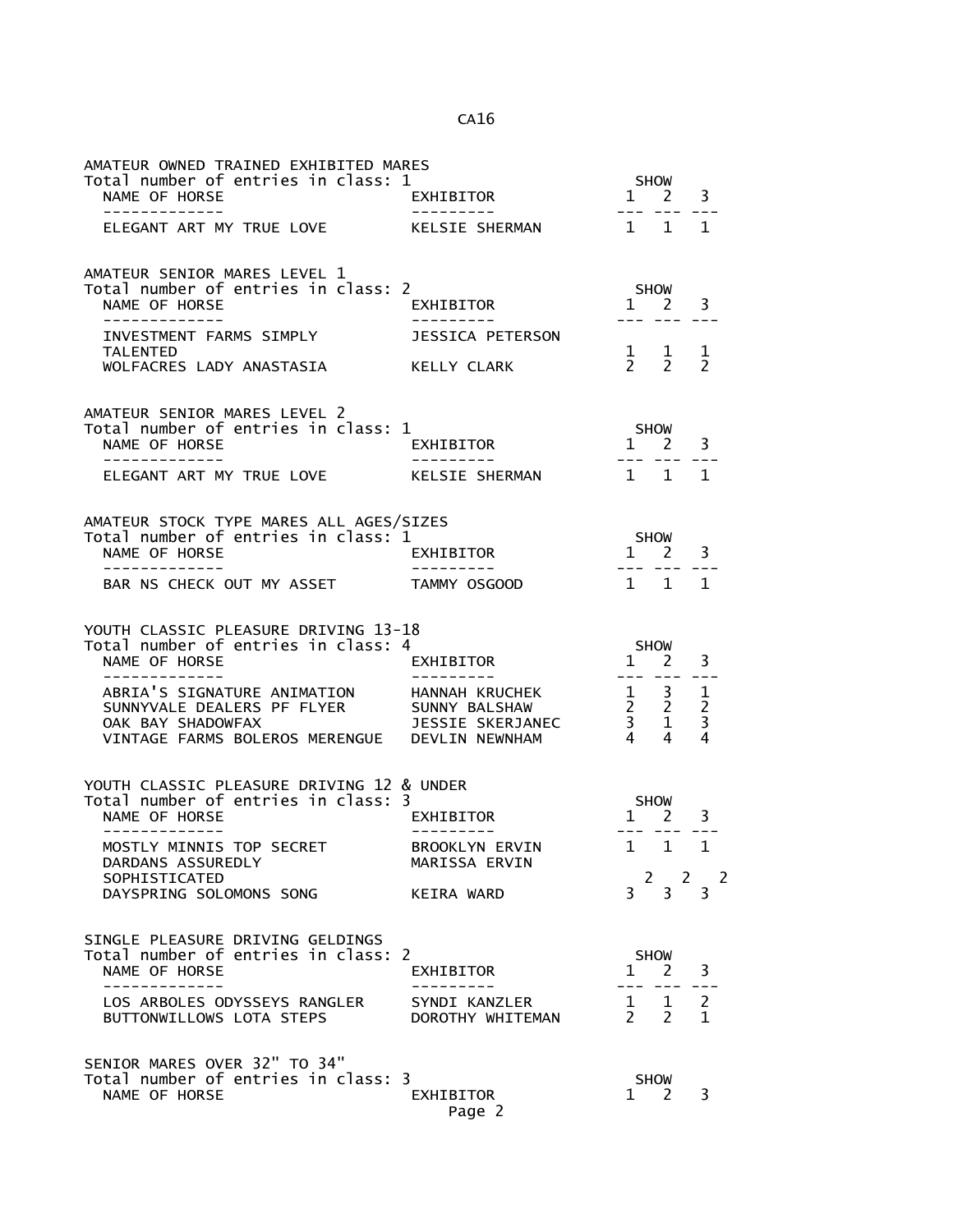|                                                                                                                 | CA16                            |                         |                                                                        |                            |
|-----------------------------------------------------------------------------------------------------------------|---------------------------------|-------------------------|------------------------------------------------------------------------|----------------------------|
| . _ _ _ _ _ _ _ _ _ _ _ _<br>INVESTMENT FARMS SIMPLY<br>TALENTED                                                | .<br>JESSICA PETERSON           |                         |                                                                        |                            |
| HCM BUCKS MARISOL<br>ARDEN ACRES SUNNY DELIGHT                                                                  | HALEY SANDERS<br>KELLY CLARK    |                         | $\begin{array}{ccccc} 1 & 2 & 1 \\ 2 & 3 & 2 \\ 3 & 1 & 3 \end{array}$ |                            |
| SENIOR MARES OVER 30" TO 32"<br>Total number of entries in class: 2<br>NAME OF HORSE<br>--------------          | <b>EXHIBITOR</b><br>. <u>.</u>  |                         | SHOW<br>$1 \t2 \t3$                                                    | ---                        |
| ELEGANT ART MY TRUE LOVE<br>WOLFACRES LADY ANASTASIA KELLY CLARK                                                | KELSIE SHERMAN                  |                         | $\begin{array}{cccc}\n1 & 1 & 1 \\ 2 & 2 & 2\n\end{array}$             |                            |
| SENIOR MARES OVER 28" TO 30"<br>Total number of entries in class: 0                                             |                                 |                         |                                                                        |                            |
| SENIOR MARES 28" & UNDER<br>Total number of entries in class: 0                                                 |                                 |                         |                                                                        |                            |
| GRAND CHAMPION & RESERVE SENIOR MARE                                                                            |                                 |                         |                                                                        |                            |
| NAME OF HORSE                                                                                                   |                                 |                         | <b>SHOW</b><br>$1 \quad 2 \quad 3$                                     |                            |
| -------------<br>ELEGANT ART MY TRUE LOVE<br>INVESTMENT FARMS SIMPLY                                            |                                 |                         | $- - - - - -$<br>G G G                                                 |                            |
| <b>TALENTED</b><br>HCM BUCKS MARISOL<br>ARDEN ACRES SUNNY DELIGHT                                               |                                 |                         | $R$ $R$<br>R                                                           |                            |
| STOCK TYPE SENIOR MARES<br>Total number of entries in class: 3<br>NAME OF HORSE<br>--------------               | EXHIBITOR<br>- - - - - - - - -  |                         | SHOW<br>$1 \quad 2 \quad 3$                                            |                            |
| BAR NS CHECK OUT MY ASSET TAMMY OSGOOD<br>BOBKATS TAKE A CHANCE SYNDI KANZLER<br>HMM BUCK O BRILLIANCE          | SYNDI KANZLER<br>HETHER PADGETT |                         | $\begin{array}{ccccc} 1 & 2 & 2 \\ 2 & 1 & 1 \\ 3 & 3 & 3 \end{array}$ |                            |
| YOUTH 7 & UNDER EXHIBITING SENIOR MARE<br>Total number of entries in class: 2<br>NAME OF HORSE<br>_____________ | EXHIBITOR                       | $\mathbf{1}$<br>$- - -$ | <b>SHOW</b><br><sup>2</sup>                                            | 3<br>$- - -$               |
| HCM BUCKS MARISOL<br>VFM ABRACADABRA                                                                            | MEGYN HALL<br>AMBER HANSEN      | $\overline{2}$          | 1 1<br>$\overline{2}$                                                  | 2<br>1                     |
| YOUTH 8-12 EXHIBITING SENIOR MARE<br>Total number of entries in class: 3<br>NAME OF HORSE                       | EXHIBITOR                       |                         | <b>SHOW</b><br>$1 \quad 2 \quad 3$                                     |                            |
| ELEGANT ART MY TRUE LOVE<br>DARDANS ASSUREDLY<br>SOPHISTICATED                                                  | OLIVIA SHERMAN<br>MARISSA ERVIN |                         | $1 \quad 1 \quad 1$<br>$3^2$ 3<br>$\overline{\mathbf{2}}$              | $\sim$ 2<br>$\overline{3}$ |
| HCM BUCKS MARISOL                                                                                               | EMILY HALL                      |                         |                                                                        |                            |

YOUTH 13 & OLDER EXHIBITING SENIOR MARE Total number of entries in class:  $1$   $\hspace{1.6cm}$  SHOW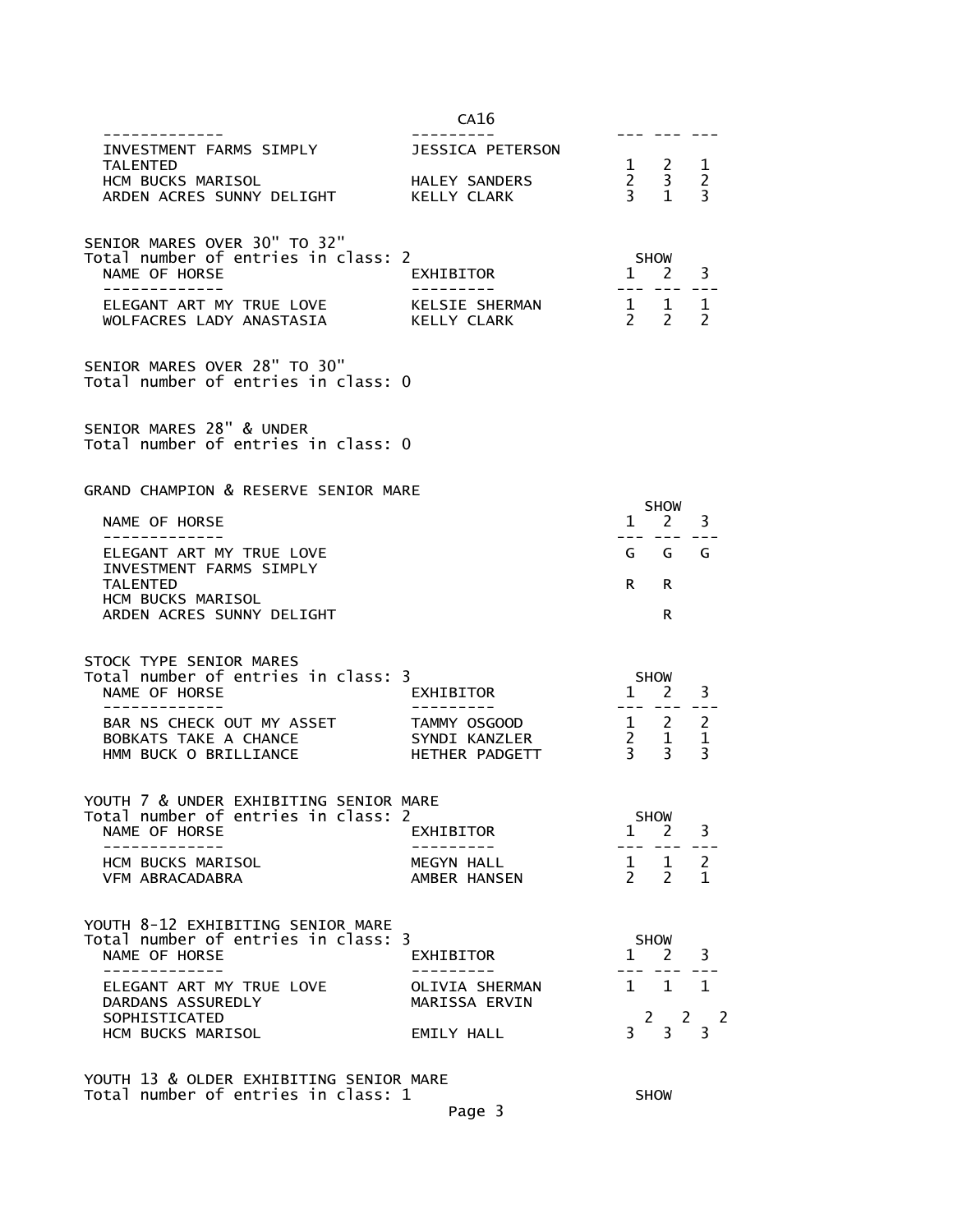| NAME OF HORSE                                                                                                                                                                                                                            | CA16                                                                         |                                                          |                                              |                           |
|------------------------------------------------------------------------------------------------------------------------------------------------------------------------------------------------------------------------------------------|------------------------------------------------------------------------------|----------------------------------------------------------|----------------------------------------------|---------------------------|
| --------------<br>HCM BUCKS MARISOL                                                                                                                                                                                                      |                                                                              |                                                          |                                              |                           |
| ADULT SPECIAL NEEDS HALTER SHOWING A MARE<br>Total number of entries in class: 0                                                                                                                                                         |                                                                              |                                                          |                                              |                           |
| LADIES CLASSIC PLEASURE DRIVING<br>Total number of entries in class: 9                                                                                                                                                                   |                                                                              |                                                          | <b>SHOW</b>                                  |                           |
| NAME OF HORSE                                                                                                                                                                                                                            | EXHIBITOR<br>---------                                                       | $1 \t2 \t3$                                              | --- --- ---                                  |                           |
| MARYSTOWN MCDREAMY                                                                                                                                                                                                                       | AILENE PRITCHETT                                                             |                                                          |                                              | $\mathbf 1$               |
| MARYSIOWN MCDREAMY<br>SUNNYVALE DEALERS PF FLYER<br>LAZY RS SUPER STAR  CHERIE SMITH  3 5<br>OAK BAY SHADOWFAX  DEALERS PF FLYER  CHERIE SMITH  3 5<br>OAK BAY SHADOWFAX  DEALERS RELOAD  TAMMY OSGOOD  5 3<br>JWN CHLEFTAINS BLACK TUXE |                                                                              |                                                          |                                              |                           |
|                                                                                                                                                                                                                                          |                                                                              |                                                          |                                              | $35$<br>$4$<br>$2$<br>$7$ |
|                                                                                                                                                                                                                                          |                                                                              |                                                          |                                              |                           |
|                                                                                                                                                                                                                                          |                                                                              |                                                          |                                              | 8<br>6                    |
| HMM BUCK O BRILLIANCE                                                                                                                                                                                                                    |                                                                              |                                                          | $\overline{7}$                               |                           |
| SINGLE PLEASURE DRIVING STALLIONS                                                                                                                                                                                                        |                                                                              |                                                          |                                              |                           |
| Total number of entries in class: 2<br>NAME OF HORSE                                                                                                                                                                                     |                                                                              |                                                          |                                              |                           |
| -----------<br>MOUNTAIN MEADOWS BEY EXPLOSION SHERYL PETERSON 1 1 1<br>CENTURY FARMS CRYSTALS IMAGE DEVLIN NEWNHAM 2 2 2                                                                                                                 |                                                                              | . <i>.</i>                                               |                                              |                           |
|                                                                                                                                                                                                                                          |                                                                              |                                                          |                                              |                           |
| YOUTH JUMPER 13 & OLDER                                                                                                                                                                                                                  |                                                                              |                                                          |                                              |                           |
| Total number of entries in class: 2<br>NAME OF HORSE                                                                                                                                                                                     | EXHIBITOR SHOW<br>$\begin{array}{ccc}\n 1 & 2 & 3 \\  2 & 3 & \n\end{array}$ |                                                          |                                              |                           |
| --------------                                                                                                                                                                                                                           |                                                                              |                                                          |                                              |                           |
| OAK GROVE LEGENDS BORN TO RUN DEVLIN NEWNHAM 1 1 1<br>ABRIA'S SIGNATURE ANIMATION HANNAH KRUCHEK 2 2 2                                                                                                                                   |                                                                              |                                                          |                                              |                           |
| YOUTH JUMPER 12 & UNDER                                                                                                                                                                                                                  |                                                                              |                                                          |                                              |                           |
| Total number of entries in class: 0                                                                                                                                                                                                      |                                                                              |                                                          |                                              |                           |
| AMATEUR JUMPER                                                                                                                                                                                                                           |                                                                              |                                                          |                                              |                           |
| Total number of entries in class: 2<br>NAME OF HORSE                                                                                                                                                                                     | EXHIBITOR                                                                    |                                                          | SHOW<br>$1 \quad 2$                          | 3                         |
| _________<br>BALD PEAKS HURRICANE IN MOTION KAILEE MICHELSEN                                                                                                                                                                             |                                                                              |                                                          |                                              |                           |
| WOLFACRES LADY ANASTASIA                                                                                                                                                                                                                 | KELLY CLARK                                                                  | $\begin{array}{cccc} 1 & 1 & 1 \\ 2 & 2 & 2 \end{array}$ |                                              |                           |
| <b>OPEN JUMPER</b>                                                                                                                                                                                                                       |                                                                              |                                                          |                                              |                           |
| Total number of entries in class: 2<br>NAME OF HORSE                                                                                                                                                                                     | EXHIBITOR                                                                    |                                                          | SHOW<br>$1\overline{2}$                      | 3                         |
| -----------<br>HMM BUCK O BRILLIANCE                                                                                                                                                                                                     | HETHER PADGETT                                                               |                                                          |                                              | 1                         |
| WOLFACRES LADY ANASTASIA                                                                                                                                                                                                                 | KELLY CLARK                                                                  |                                                          | $\begin{matrix} 1 & 1 \\ 2 & 2 \end{matrix}$ | $\mathcal{P}$             |
| <b>LADIES ROADSTER</b>                                                                                                                                                                                                                   |                                                                              |                                                          |                                              |                           |
| Total number of entries in class: 2                                                                                                                                                                                                      |                                                                              |                                                          | <b>SHOW</b>                                  |                           |

Page 4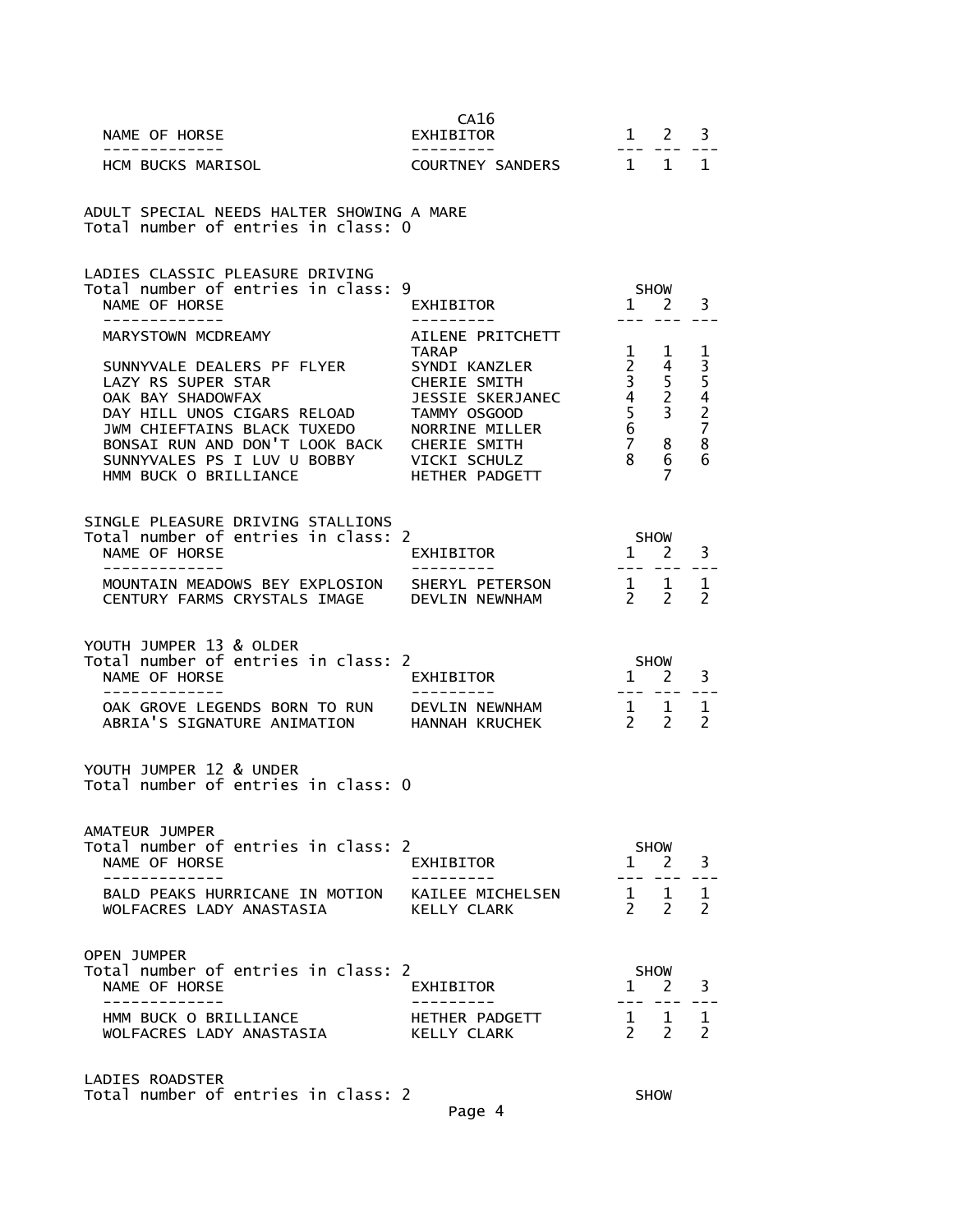| NAME OF HORSE                                                                                                                                                                                                                                                                                                                         | CA16<br><b>EXHIBITOR</b>                                                                                                                                             | $1 \quad 2$                                |                               | 3                                                 |  |
|---------------------------------------------------------------------------------------------------------------------------------------------------------------------------------------------------------------------------------------------------------------------------------------------------------------------------------------|----------------------------------------------------------------------------------------------------------------------------------------------------------------------|--------------------------------------------|-------------------------------|---------------------------------------------------|--|
| -------------<br>LOS ARBOLES ODYSSEYS RANGLER SYNDI KANZLER 1 1 1<br>BUTTONWILLOWS LOTA STEPS DOROTHY WHITEMAN 2 2 2                                                                                                                                                                                                                  |                                                                                                                                                                      | $\frac{1}{2}$                              |                               |                                                   |  |
| SINGLE PLEASURE DRIVING MARES<br>Total number of entries in class: 1                                                                                                                                                                                                                                                                  |                                                                                                                                                                      |                                            |                               |                                                   |  |
| NAME OF HORSE<br>------------                                                                                                                                                                                                                                                                                                         |                                                                                                                                                                      |                                            | --- --- ---                   | 3                                                 |  |
| INVESTMENT FARMS SIMPLY TESSICA PETERSON<br><b>TALENTED</b>                                                                                                                                                                                                                                                                           |                                                                                                                                                                      |                                            | $1 \quad 1$                   | $\mathbf{1}$                                      |  |
| YOUTH VERSATILITY 13-18<br>Total number of entries in class: 8                                                                                                                                                                                                                                                                        |                                                                                                                                                                      |                                            |                               |                                                   |  |
| NAME OF HORSE<br>-------------                                                                                                                                                                                                                                                                                                        | EXHIBITOR<br>---------                                                                                                                                               | SHOW<br>1 2<br>$-- - - - -$                |                               | 3<br>$- - -$                                      |  |
| ABRIA'S SIGNATURE ANIMATION HANNAH KRUCHEK 1 6 4<br>LOS ARBOLES ODYSSEYS RANGLER<br>OAK BAY SHADOWFAX<br>OAK BAY BURNISHED EDITION OLIVIA TUCKER<br>SCOTT CREEK JAZZ TRIBUTE           NATHAN HOWELL<br>VINTAGE FARMS SIMPLY AWESOME IVY FOXALL<br>TOO GOOD TO BE TRUE LILLIAN GEORGE<br>OAK GROVE LEGENDS BORN TO RUN DEVLIN NEWNHAM | FRANNAH KNOCHEK<br>SUNNY BALSHAW 2 1<br>JESSIE SKERJANEC 3 3<br>OLIVIA TUCKER 4 5<br>NATHAN HOWELL 5 2<br>IVY FOXALL 6 7<br>LILLIAN GEORGE 7 8<br>DEVLIN NEWNHAM 8 4 |                                            |                               | $\mathbf{1}$<br>6537<br>$\bf 8$<br>$\overline{2}$ |  |
| AMATEUR OWNED TRAINED EXHIBITED JUNIOR MARE                                                                                                                                                                                                                                                                                           |                                                                                                                                                                      |                                            |                               |                                                   |  |
| Total number of entries in class: 3<br>NAME OF HORSE<br>-------------                                                                                                                                                                                                                                                                 | <b>EXHIBITOR</b><br>----------                                                                                                                                       | <b>SHOW</b><br>$1 \quad 2$<br>---- --- --- |                               | 3                                                 |  |
| SCOTT CREEK MONARCH CURTAIN JOANNE ROSS<br><b>CALL</b>                                                                                                                                                                                                                                                                                |                                                                                                                                                                      |                                            | $1 \quad 2$                   | 1                                                 |  |
| SCOTT CREEK MONARCH RED HOT KELSIE SHERMAN<br><b>MOCHA</b>                                                                                                                                                                                                                                                                            |                                                                                                                                                                      | $2^{\sim}$                                 | $\mathbf{1}$                  | 2                                                 |  |
| SCOTT CREEK COMMS PRECIOUS ARLENE DICKINSON<br>PEARL                                                                                                                                                                                                                                                                                  |                                                                                                                                                                      | $3^{\circ}$                                | $\overline{3}$                | 3                                                 |  |
| AMATEUR JUNIOR MARES LEVEL 1<br>Total number of entries in class: 2                                                                                                                                                                                                                                                                   |                                                                                                                                                                      | <b>SHOW</b>                                |                               |                                                   |  |
| NAME OF HORSE<br>-------------                                                                                                                                                                                                                                                                                                        | EXHIBITOR<br>---------                                                                                                                                               | $1 \nightharpoonup 2 \nightharpoonup 3$    | --- --- ---                   |                                                   |  |
| SCOTT CREEK COMMS PRECIOUS<br>PEARL<br>VFM RISQUE REVENGE                                                                                                                                                                                                                                                                             | ARLENE DICKINSON<br>KATIE HANSEN                                                                                                                                     | $\overline{2}$                             | $1 \quad 1$<br>$\overline{2}$ | 2<br>1                                            |  |
|                                                                                                                                                                                                                                                                                                                                       |                                                                                                                                                                      |                                            |                               |                                                   |  |
| AMATEUR JUNIOR MARES LEVEL 2<br>Total number of entries in class: 3<br>NAME OF HORSE                                                                                                                                                                                                                                                  | EXHIBITOR                                                                                                                                                            |                                            | <b>SHOW</b><br>$1 \quad 2$    | 3                                                 |  |
| -------<br>SCOTT CREEK MONARCH CURTAIN                                                                                                                                                                                                                                                                                                | JOANNE ROSS                                                                                                                                                          |                                            |                               |                                                   |  |
| CALL<br>SCOTT CREEK MONARCH RED HOT                                                                                                                                                                                                                                                                                                   | KELSIE SHERMAN                                                                                                                                                       | $1 \quad$                                  | $\mathbf{3}$                  | 1                                                 |  |
| <b>MOCHA</b><br>OAK BAY SALSAS SERENADE                                                                                                                                                                                                                                                                                               | SHERYL PETERSON                                                                                                                                                      | $\frac{2}{3}$                              | 2<br>$\mathbf{1}$             | 2<br>$\overline{3}$                               |  |
| CRAND CHAMPTON & RECERVE AMATEUR MARE                                                                                                                                                                                                                                                                                                 |                                                                                                                                                                      |                                            |                               |                                                   |  |

GRAND CHAMPION & RESERVE AMATEUR MARE

NAME OF HORSE

Page 5

 $1 \begin{array}{c} \text{SHOW} \\ \text{2} \end{array}$  3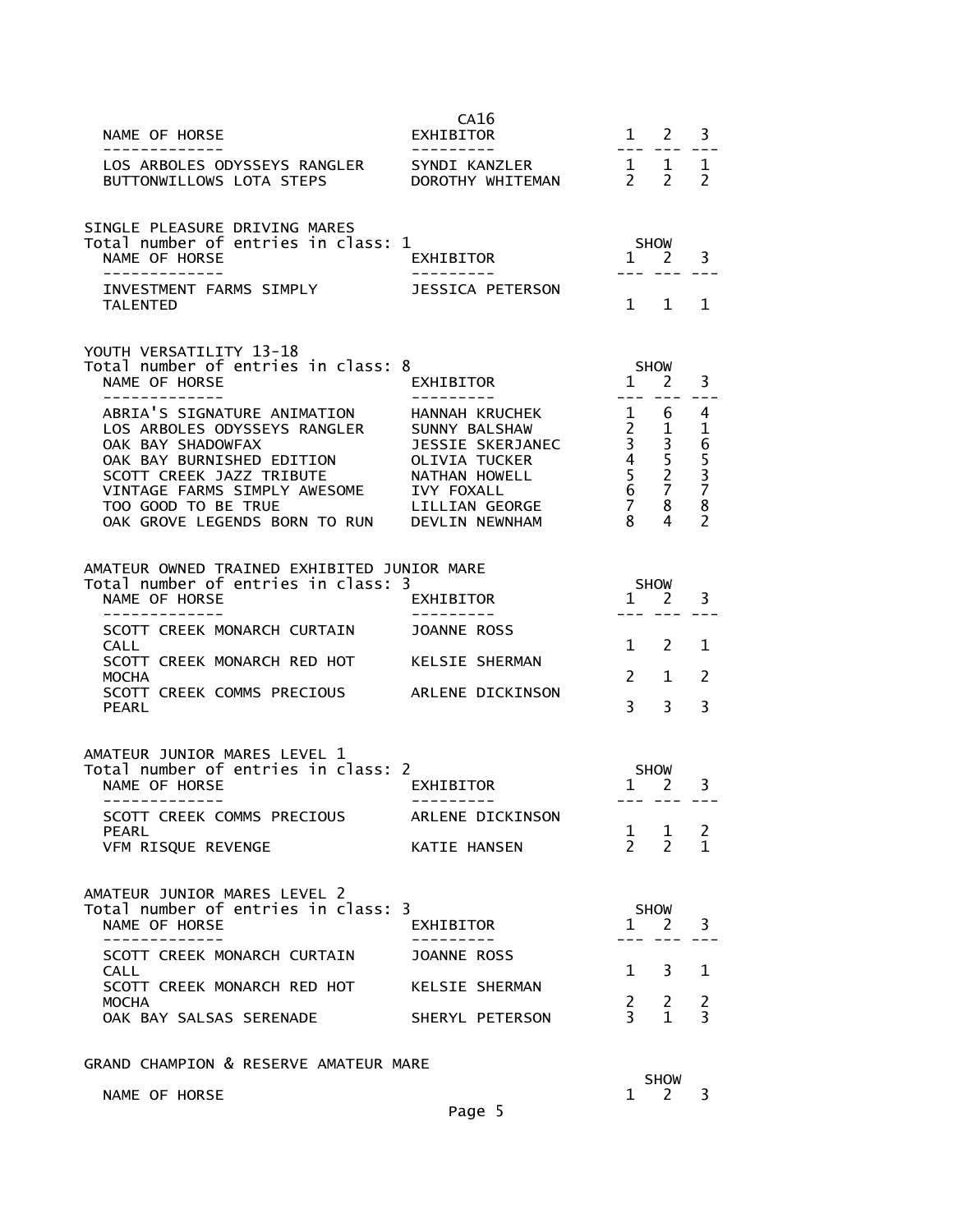| SCOTT CREEK MONARCH CURTAIN<br><b>CALL</b><br>ELEGANT ART MY TRUE LOVE<br>SCOTT CREEK MONARCH RED HOT<br><b>MOCHA</b><br>OAK BAY SALSAS SERENADE<br>INVESTMENT FARMS SIMPLY<br><b>TALENTED</b>                                                                |                                   | G<br>R i<br>R                                                                   | --- --- -<br>G                        | R<br>G                                                           |
|---------------------------------------------------------------------------------------------------------------------------------------------------------------------------------------------------------------------------------------------------------------|-----------------------------------|---------------------------------------------------------------------------------|---------------------------------------|------------------------------------------------------------------|
| OPEN COUNTRY PLEASURE DRIVING OVER 32" - 34"<br>Total number of entries in class: 6<br>NAME OF HORSE<br>------------                                                                                                                                          | EXHIBITOR                         |                                                                                 | <b>SHOW</b><br>$1 \quad 2$<br>--- --- | $\overline{3}$                                                   |
| PRF IN YOUR DREAMS<br>NWR TRIPLE PLAY<br>NWR TRIPLE PLAY<br>VINTAGE FARMS SIMPLY AWESOME      IVY FOXALL<br>SUNNYVALE MONARCHOS MAJESTIC HEATHER WARD<br>BAR NS CHECK OUT MY ASSET TAMMY OSGOOD<br>INVESTMENT FARMS AMERICAN JESSICA PETERSON<br><b>HEART</b> | MARCIA CHINNICK<br>BROOKE PARSLEY | $\begin{array}{ccc} 1 & 5 \\ 2 & 2 \\ 3 & 6 \\ 4 & 1 \\ 5 & 3 \end{array}$<br>6 | 4                                     | 5<br>$\mathbf{1}$<br>$6\phantom{.}6$<br>3<br>$\overline{4}$<br>2 |
| OPEN COUNTRY PLEASURE DRIVING 32" & UNDER<br>Total number of entries in class: O                                                                                                                                                                              |                                   |                                                                                 |                                       |                                                                  |
| YOUTH OWNED TRAINED EXHIBITED ROADSTER<br>Total number of entries in class: O<br>GENTLEMENS CLASSIC PLEASURE DRIVING<br>Total number of entries in class: O                                                                                                   |                                   |                                                                                 |                                       |                                                                  |
| SOLID-COLOR MARES<br>Total number of entries in class: 5<br>NAME OF HORSE                                                                                                                                                                                     | EXHIBITOR                         | SHOW<br>$1 \quad 2$                                                             |                                       | 3                                                                |
| . _ _ _ _ _ _ _ _ _ _ _ _<br>VFM REDDY FOR REVENGE<br>WOLFACRES LADY ANASTASIA KELLY CLARK<br>SCOTT CREEK COMMS PRECIOUS ARLENE DICKINSON                                                                                                                     | ----------<br>CHERIE SMITH        | $\begin{array}{cc} 1 & 1 \\ 2 & 5 \end{array}$                                  |                                       | 1<br>5                                                           |
| <b>PEARL</b><br>HCM BUCKS MARISOL<br>HMM BUCK O BRILLIANCE                                                                                                                                                                                                    | HALEY SANDERS<br>HETHER PADGETT   | 3 <sup>7</sup><br>4<br>$5 \quad 4$                                              | -3<br>2                               | 3<br>$\overline{2}$<br>4                                         |
| MULTI-COLOR MARES<br>Total number of entries in class: 1<br>NAME OF HORSE                                                                                                                                                                                     | EXHIBITOR                         |                                                                                 | SHOW<br>$1 \quad 2$                   | 3                                                                |
| . _ _ _ _ _ _ _ _ _ _ _ _<br>ARDEN ACRES SUNNY DELIGHT                                                                                                                                                                                                        | KELLY CLARK                       |                                                                                 | 1 1 1                                 |                                                                  |
| YOUTH OWNED TRAINED & EXHIBITED MARE<br>Total number of entries in class: 2                                                                                                                                                                                   |                                   |                                                                                 | SHOW                                  |                                                                  |
| NAME OF HORSE<br>. <u>.</u> .<br>ELEGANT ART MY TRUE LOVE                                                                                                                                                                                                     | EXHIBITOR<br>OLIVIA SHERMAN       | $\mathbf{1}$                                                                    | $1 \quad 2$<br>$\mathbf{1}$           | 3<br>1.                                                          |
| SCOTT CREEK MONARCH RED HOT<br><b>MOCHA</b>                                                                                                                                                                                                                   | DONAE SHERMAN                     |                                                                                 | $2 \quad 2$                           | 2                                                                |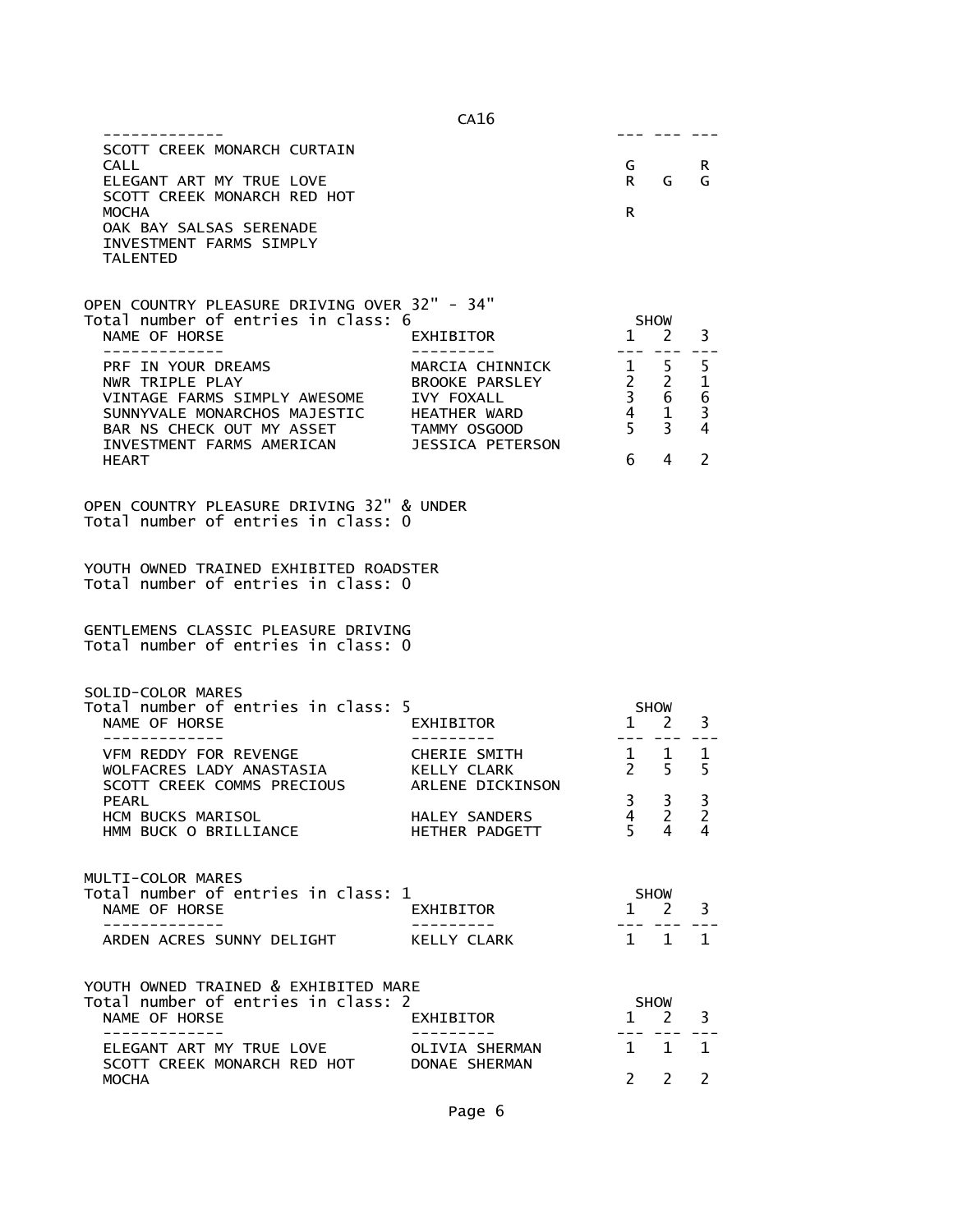| YOUTH 7 & UNDER EXHIBITING JUNIOR MARE<br>Total number of entries in class: 1                                                       |                                                  |               | SHOW                                                              |                               |
|-------------------------------------------------------------------------------------------------------------------------------------|--------------------------------------------------|---------------|-------------------------------------------------------------------|-------------------------------|
| NAME OF HORSE                                                                                                                       | EXHIBITOR                                        |               | $1 \quad 2$<br>222 222 C                                          | 3                             |
| VFM RISQUE REVENGE                                                                                                                  | AMBER HANSEN                                     |               | $1 \quad 1$                                                       | 1                             |
| YOUTH 8-12 EXHIBITING JUNIOR MARE<br>Total number of entries in class: 4<br>NAME OF HORSE                                           | EXHIBITOR                                        |               | SHOW<br>$1 \quad 2$                                               | 3                             |
| --------------<br>VFM RISQUE REVENGE<br>SCOTT CREEK MONARCH RED HOT                                                                 | ----------<br><b>BEN HANSEN</b><br>DONAE SHERMAN | $1 \quad 2$   |                                                                   | 3                             |
| <b>MOCHA</b><br>OAK BAY SALSAS SERENADE<br>OAK BAY ROBBIN THE BANK WITH EMILY HALL                                                  | OLIVIA SHERMAN                                   |               | $\begin{matrix} 2 & 1 \\ 3 & 3 \end{matrix}$                      | 1<br>2                        |
| JOSIE                                                                                                                               |                                                  | 4             | $\overline{4}$                                                    | 4                             |
| YOUTH 13 & OLDER EXHIBITING JUNIOR MARE<br>Total number of entries in class: 1                                                      |                                                  |               | SHOW                                                              |                               |
| NAME OF HORSE<br>--------------                                                                                                     | EXHIBITOR<br>- - - - - - - - -                   | $\mathbf{1}$  | 2                                                                 | 3                             |
| OAK BAY ROBBIN THE BANK WITH JESSIE SKERJANIC<br>JOSIE                                                                              |                                                  |               | $1 \quad 1$                                                       | 1                             |
| YOUTH STOCK TYPE MARES ALL AGES/SIZES<br>Total number of entries in class: 0<br>YOUTH SPECIAL NEEDS 18 & UNDER SHOWING MARE/GELDING |                                                  |               |                                                                   |                               |
| Total number of entries in class: 0                                                                                                 |                                                  |               |                                                                   |                               |
| AMATEUR COUNTRY PLEASURE DRIVING LEVEL 1                                                                                            |                                                  |               |                                                                   |                               |
| Total number of entries in class: 4<br>NAME OF HORSE<br>-----------                                                                 | EXHIBITOR                                        | $- - - -$     | <b>SHOW</b><br>1 2                                                | 3                             |
| NWR TRIPLE PLAY<br>SCOTT CREEK JAZZ TRIBUTE                                                                                         | BROOKE PARSLEY<br>KENDRA BELL                    |               | $\begin{array}{ccc} 1 & 1 \\ 2 & 3 \\ 3 & 2 \\ 4 & 4 \end{array}$ | 1<br>$\overline{4}$           |
| VINTAGE FARMS SIMPLY AWESOME LEE FOXALL<br>PRF IN YOUR DREAMS                                                                       | MARCIA CHINNICK                                  |               |                                                                   | 3<br>$\overline{\phantom{a}}$ |
| AMATEUR COUNTRY PLEASURE DRIVING LEVEL 2<br>Total number of entries in class: 2                                                     |                                                  |               | <b>SHOW</b>                                                       |                               |
| NAME OF HORSE                                                                                                                       | EXHIBITOR                                        | 1             | 2                                                                 | 3                             |
| BAR NS CHECK OUT MY ASSET<br>INVESTMENT FARMS AMERICAN                                                                              | TAMMY OSGOOD<br>JESSICA PETERSON                 | $\mathbf{1}$  | $\mathbf{1}$                                                      | 1                             |
| <b>HEART</b>                                                                                                                        |                                                  | $\mathcal{P}$ | $\mathcal{P}$                                                     | $\mathcal{P}$                 |
| AMATEUR OWNED TRAINED EXHIBITED JUNIOR GELDING<br>Total number of entries in class: 0                                               |                                                  |               |                                                                   |                               |

AMATEUR JUNIOR GELDINGS LEVEL 1 Total number of entries in class: 0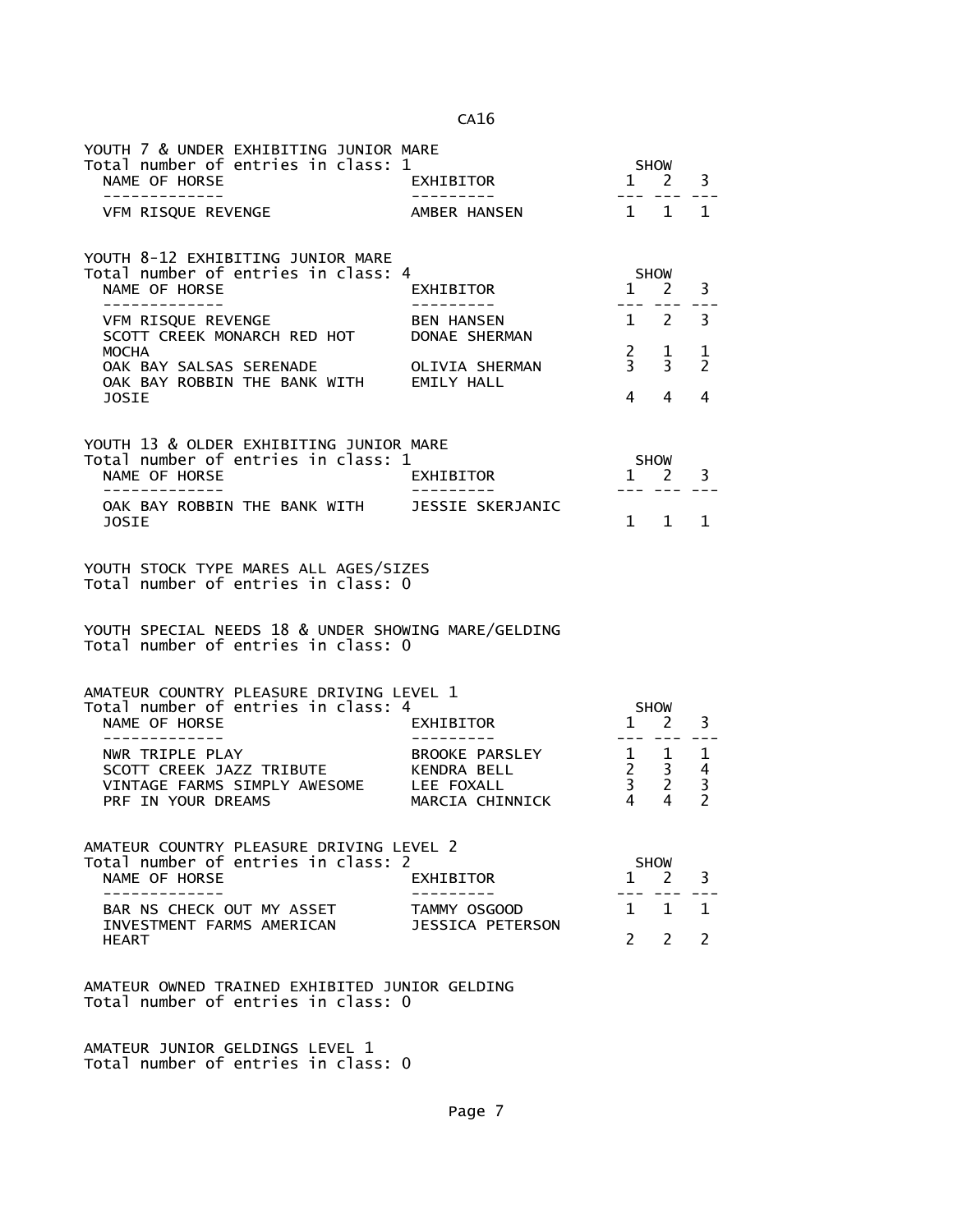| AMATEUR JUNIOR GELDINGS LEVEL 2<br>Total number of entries in class: 0                                           | CA16                                              |                                              |                             |                               |
|------------------------------------------------------------------------------------------------------------------|---------------------------------------------------|----------------------------------------------|-----------------------------|-------------------------------|
| NWMHC YEARLING GELDING HALTER FUTURITY<br>Total number of entries in class: 0                                    |                                                   |                                              |                             |                               |
| WEANLING AND YEARLING GELDINGS<br>Total number of entries in class: 0                                            |                                                   |                                              |                             |                               |
| TWO YEAR OLD GELDINGS<br>Total number of entries in class: 0                                                     |                                                   |                                              |                             |                               |
| GRAND CHAMPION & RESERVE JUNIOR GELDING                                                                          |                                                   |                                              |                             |                               |
| NAME OF HORSE                                                                                                    |                                                   |                                              | <b>SHOW</b><br>1 2          | 3                             |
|                                                                                                                  |                                                   |                                              |                             |                               |
| STOCK TYPE JUNIOR GELDINGS<br>Total number of entries in class: 0                                                |                                                   |                                              |                             |                               |
| YOUTH 7 & UNDER EXHIBITING JUNIOR GELDING<br>Total number of entries in class: 0                                 |                                                   |                                              |                             |                               |
| YOUTH 8-12 EXHIBITING JUNIOR GELDING<br>Total number of entries in class: 0                                      |                                                   |                                              |                             |                               |
| YOUTH 13 & OLDER EXHIBITING JUNIOR GELDING<br>Total number of entries in class: 0                                |                                                   |                                              |                             |                               |
| AMATEUR OWNED TRAINED EXHIBITED CLASSIC PLEASURE DRIVING                                                         |                                                   |                                              |                             |                               |
| Total number of entries in class: 3<br>NAME OF HORSE                                                             | EXHIBITOR                                         | $\mathbf{1}$                                 | <b>SHOW</b><br>2            | 3                             |
| SRF LEGACY<br>JWM CHIEFTAINS BLACK TUXEDO<br>REDROCK Y NOT ME                                                    | KAILEE MICHELSEN<br>NORRINE MILLER<br>KENDRA BELL | $2^{\sim}$<br>3 <sup>7</sup>                 | 1 1<br>$2^{\circ}$<br>3     | $\mathbf{1}$<br>2<br>3        |
| YOUTH OWNED TRAINED EXHIBITED CLASSIC PLEASURE DRIVING                                                           |                                                   |                                              |                             |                               |
| Total number of entries in class: 2<br>NAME OF HORSE                                                             | EXHIBITOR                                         | $\mathbf{1}$                                 | <b>SHOW</b><br><sup>2</sup> | 3                             |
| . <u>.</u> .<br>OAK BAY SHADOWFAX<br>MOSTLY MINNIS TOP SECRET                                                    | JESSIE SKERJANEC<br><b>BROOKLYN ERVIN</b>         | $\begin{matrix} 1 & 1 \\ 2 & 2 \end{matrix}$ |                             | $\mathbf{1}$<br>$\mathcal{P}$ |
| LIBERTY<br>Total number of entries in class: 0                                                                   |                                                   |                                              |                             |                               |
| YOUTH HALTER OBSTACLE 13 & OLDER<br>Total number of entries in class: 10<br>NAME OF HORSE<br>- - - - - - - - - - | EXHIBITOR                                         | $1 \quad 2$                                  | <b>SHOW</b>                 | 3                             |
|                                                                                                                  | Page 8                                            |                                              |                             |                               |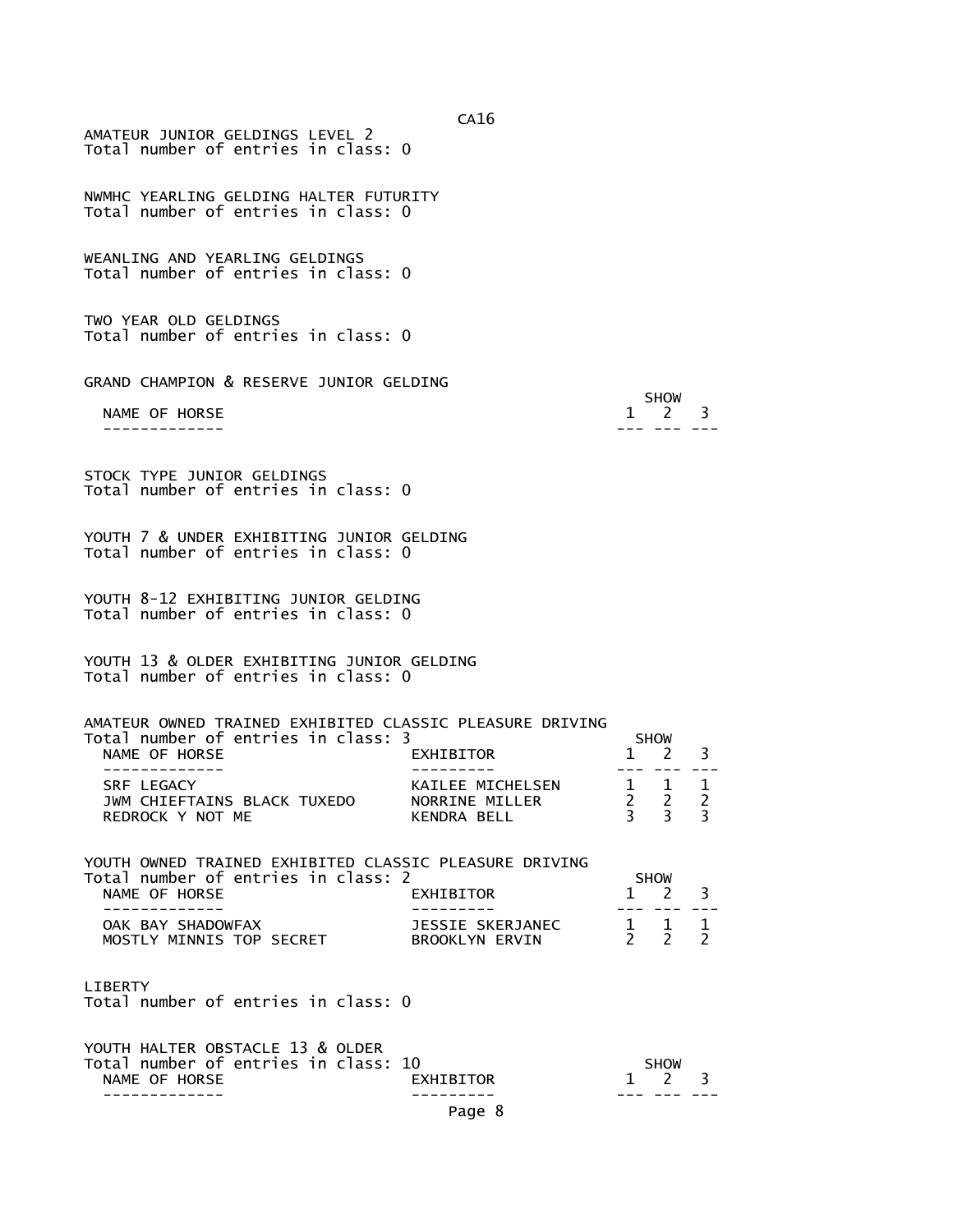| CA16<br>SUNNYVALE DEALERS PF FLYER<br>CENTURY FARMS QUAZAR<br>OAK BAY BURNISHED EDITION<br>ABRIA'S SIGNATURE ANIMATION HANNAH KRUCHEK<br>SUNNYVALE MAKERS MARK<br>SUNNY BALSHAW<br>SUNNY BALSHAW<br>KENTUCKY GOLD<br>OAK BAY SALSAS SHARPER IMAGE OLIVIA TUCKER<br>SUNNYVALE MONARCHOS MAJESTIC SUNNY BALSHAW | CA16                                                                | $\begin{array}{cccc} 1 & 4 & 2 \\ 2 & 1 & 1 \\ 3 & 3 & 4 \\ 4 & 2 & 3 \end{array}$<br>$5\quad 6\quad 6$<br>$\begin{matrix} 6 & 7 \\ 7 & 5 \end{matrix}$ | $\overline{5}$                                  | $\overline{7}$<br>5                  |
|---------------------------------------------------------------------------------------------------------------------------------------------------------------------------------------------------------------------------------------------------------------------------------------------------------------|---------------------------------------------------------------------|---------------------------------------------------------------------------------------------------------------------------------------------------------|-------------------------------------------------|--------------------------------------|
| YOUTH HALTER OBSTACLE 12 & UNDER<br>Total number of entries in class: 6<br>NAME OF HORSE                                                                                                                                                                                                                      | EXHIBITOR<br>---------                                              | $1$ SHOW<br>---- --- ---                                                                                                                                |                                                 | 3                                    |
| SOPHISTICATED<br>RANCH O QUINN SIR JONQUIL BROOKLYN ERVIN<br>DAYSPRING DARE TO DREAM MARISSA ERVIN<br>VFM MAXIMUM REVENGE BEN HANSEN                                                                                                                                                                          |                                                                     | $\begin{array}{cccc} & 3 & 2 & 2 \\ 4 & 3 & 4 \\ 5 & 5 & 6 \\ 6 & 6 & 5 \end{array}$                                                                    |                                                 |                                      |
| YOUTH HALTER OBSTACLE 7 & UNDER<br>Total number of entries in class: 1<br>NAME OF HORSE<br>--------------                                                                                                                                                                                                     | 1<br>EXHIBITOR<br>---------                                         | SHOW<br>1 2 3<br>_________________                                                                                                                      |                                                 |                                      |
| VFM ABRACADABRA                                                                                                                                                                                                                                                                                               | AMBER HANSEN                                                        | $1 \quad 1 \quad 1$                                                                                                                                     |                                                 |                                      |
| AMATEUR HALTER OBSTACLE<br>Total number of entries in class: 7<br>NAME OF HORSE                                                                                                                                                                                                                               | EXHIBITOR $\begin{array}{ccc}\n 1 & 2 \\  1 & 2\n\end{array}$       |                                                                                                                                                         |                                                 | 3                                    |
| --------------<br>BALD PEAKS HURRICANE IN MOTION KAILEE MICHELSEN 1 2 2<br>DAYSPRING FIRST LIGHT TARAP 2 1 1<br>MARYSTOWN MCDREAMY AILENE PRITCHETT 2 1                                                                                                                                                       |                                                                     |                                                                                                                                                         |                                                 |                                      |
| SRF LEGACY<br><b>PEARL Example 20</b>                                                                                                                                                                                                                                                                         | <b>TARAP</b><br>KAILEE MICHELSEN                                    | $\begin{array}{ccc} 3 & 3 & 3 \\ 4 & 5 & 4 \\ 5 & 4 & 5 \\ 6 & 6 & 6 \end{array}$                                                                       | 7 7 7                                           |                                      |
| OPEN HALTER OBSTACLE<br>Total number of entries in class: 10<br>NAME OF HORSE                                                                                                                                                                                                                                 | EXHIBITOR                                                           |                                                                                                                                                         | <b>SHOW</b><br>$1 \quad 2$                      | 3                                    |
| INVESTMENT FARMS AMERICAN<br>HEART<br>ABRIA'S SIGNATURE ANIMATION KATELYN PETERSON<br>SUNNYVALE DEALERS PF FLYER<br>CENTURY FARMS QUAZAR<br>SUNNYVALE MAKERS MARK                                                                                                                                             | KATELYN PETERSON<br>SUNNY BALSHAW<br>SUNNY BALSHAW<br>SUNNY BALSHAW | $\mathbf{1}$<br>$2^{\sim}$<br>$\overline{3}$<br>$\overline{4}$                                                                                          | $\frac{2}{5}$<br>3 <sup>7</sup><br>$\mathbf{1}$ | $\frac{5}{3}$<br>$\overline{4}$<br>2 |
| KENTUCKY GOLD<br>DAYSPRING FIRST LIGHT<br>SUNNYVALE MONARCHOS MAJESTIC<br>SUNNYVALES PS I LUV U BOBBY                                                                                                                                                                                                         | AILENE PRITCHETT<br><b>TARAP</b><br>SUNNY BALSHAW<br>VICKI SCHULZ   | 5<br>6<br>$7^{\circ}$<br>8.                                                                                                                             | 7<br>4<br>6<br>8                                | 7<br>1<br>6<br>8                     |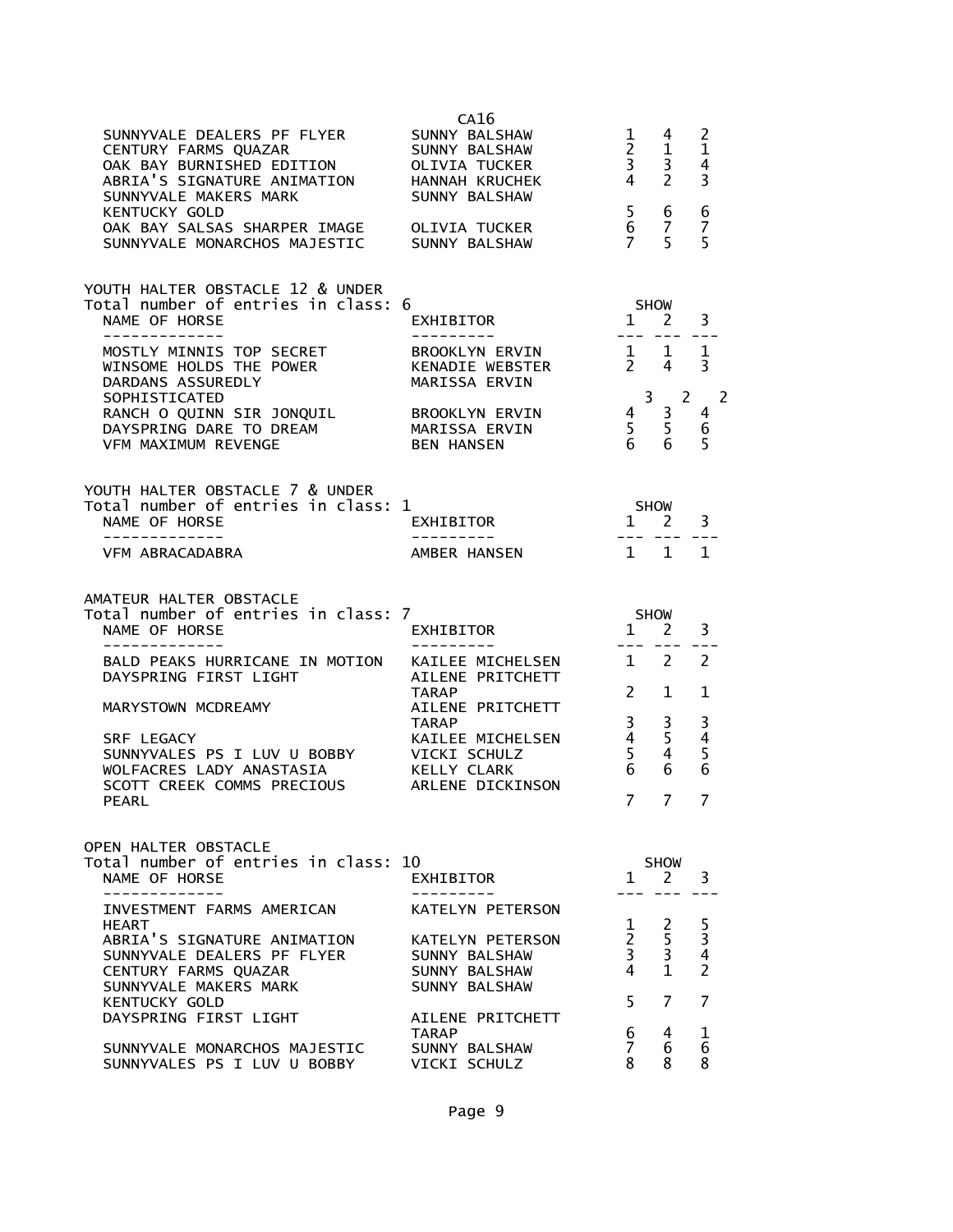|                                                                                         | CA <sub>16</sub> |              |                                                                                    |    |
|-----------------------------------------------------------------------------------------|------------------|--------------|------------------------------------------------------------------------------------|----|
| COUNTRY PLEASURE DRIVING MARES                                                          |                  |              |                                                                                    |    |
| Total number of entries in class: 1<br>NAME OF HORSE                                    | EXHIBITOR        |              |                                                                                    | 3  |
| -----------                                                                             |                  |              |                                                                                    |    |
| BAR NS CHECK OUT MY ASSET                                                               | TAMMY OSGOOD     |              | $1 \quad 1 \quad 1$                                                                |    |
| AMATEUR OWNED TRAINED EXHIBITED SENIOR GELDINGS                                         |                  |              |                                                                                    |    |
| Total number of entries in class: 1                                                     |                  |              | SHOW<br>$1 \t2 \t3$                                                                |    |
| NAME OF HORSE                                                                           | EXHIBITOR        | $\sim$ $-$ : |                                                                                    |    |
| VFM MAXIMUM REVENGE                                                                     | KATIE HANSEN     |              | 1 1 1                                                                              |    |
| AMATEUR SENIOR GELDINGS LEVEL 1<br>Total number of entries in class: 4<br>NAME OF HORSE | EXHIBITOR        | SHOW         | $1 \quad 2$                                                                        | 3  |
| VFM MAXIMUM REVENGE                                                                     | KATIE HANSEN     |              |                                                                                    |    |
| NWR TRIPLE PLAY                                                                         | BROOKE PARSLEY   |              |                                                                                    |    |
| BONSAI RUN AND DON'T LOOK BACK<br>SUNNYVALES PS I LUV U BOBBY VICKI SCHULZ              |                  |              | $\begin{array}{cccc} 1 & 3 & 1 \\ 2 & 2 & 2 \\ 3 & 1 & 3 \\ 4 & 4 & 4 \end{array}$ |    |
|                                                                                         |                  |              |                                                                                    |    |
| AMATEUR SENIOR GELDINGS LEVEL 2<br>Total number of entries in class: 0                  |                  |              |                                                                                    |    |
| GRAND CHAMPION & RESERVE AMATEUR GELDING                                                |                  |              |                                                                                    |    |
| NAME OF HORSE                                                                           |                  |              | SHOW<br>$1 \quad 2 \quad 3$                                                        |    |
| -------------<br><b>VFM MAXIMUM REVENGE</b>                                             |                  |              | --- --- ---<br>GG.                                                                 |    |
| NWR TRIPLE PLAY                                                                         |                  |              | R R                                                                                | R. |
| BONSAI RUN AND DON'T LOOK BACK                                                          |                  | G.           |                                                                                    |    |
| AMATEUR STOCK TYPE GELDINGS ALL AGES/SIZES<br>Total number of entries in class: 0       |                  |              |                                                                                    |    |
| AMATEUR OWNED TRAINED EXHIBITED SINGLE PLEASURE DRIVING                                 |                  |              |                                                                                    |    |
| Total number of entries in class: 2                                                     |                  |              | <b>SHOW</b>                                                                        |    |
| NAME OF HORSE<br>------------                                                           | <b>EXHIBITOR</b> | $\mathbf{1}$ | 2<br>-- --- ---                                                                    | 3  |
| INVESTMENT FARMS SIMPLY                                                                 | JESSICA PETERSON |              |                                                                                    |    |
| <b>TALENTED</b>                                                                         |                  |              | $1 \quad 1 \quad 1$                                                                |    |
|                                                                                         |                  |              |                                                                                    |    |
| YOUTH VERSATILITY 12 & UNDER                                                            |                  |              |                                                                                    |    |
| Total number of entries in class: 3<br>NAME OF HORSE                                    | EXHIBITOR        |              | SHOW<br>$1 \quad 2 \quad 3$                                                        |    |
| -------------                                                                           | ----------       |              | --- --- ---                                                                        |    |
| DARDANS ASSUREDLY                                                                       | MARISSA ERVIN    |              |                                                                                    |    |
| SOPHISTICATED<br>RANCH O QUINN SIR JONQUIL                                              | BROOKLYN ERVIN   |              | $1 \quad 2 \quad 2$                                                                |    |
| WINSOME HOLDS THE POWER                                                                 | KENADIE WEBSTER  |              | $\begin{array}{ccc} 2 & 1 & 1 \\ 3 & 3 & 3 \end{array}$                            |    |

COUNTRY PLEASURE DRIVING STALLIONS Total number of entries in class: 0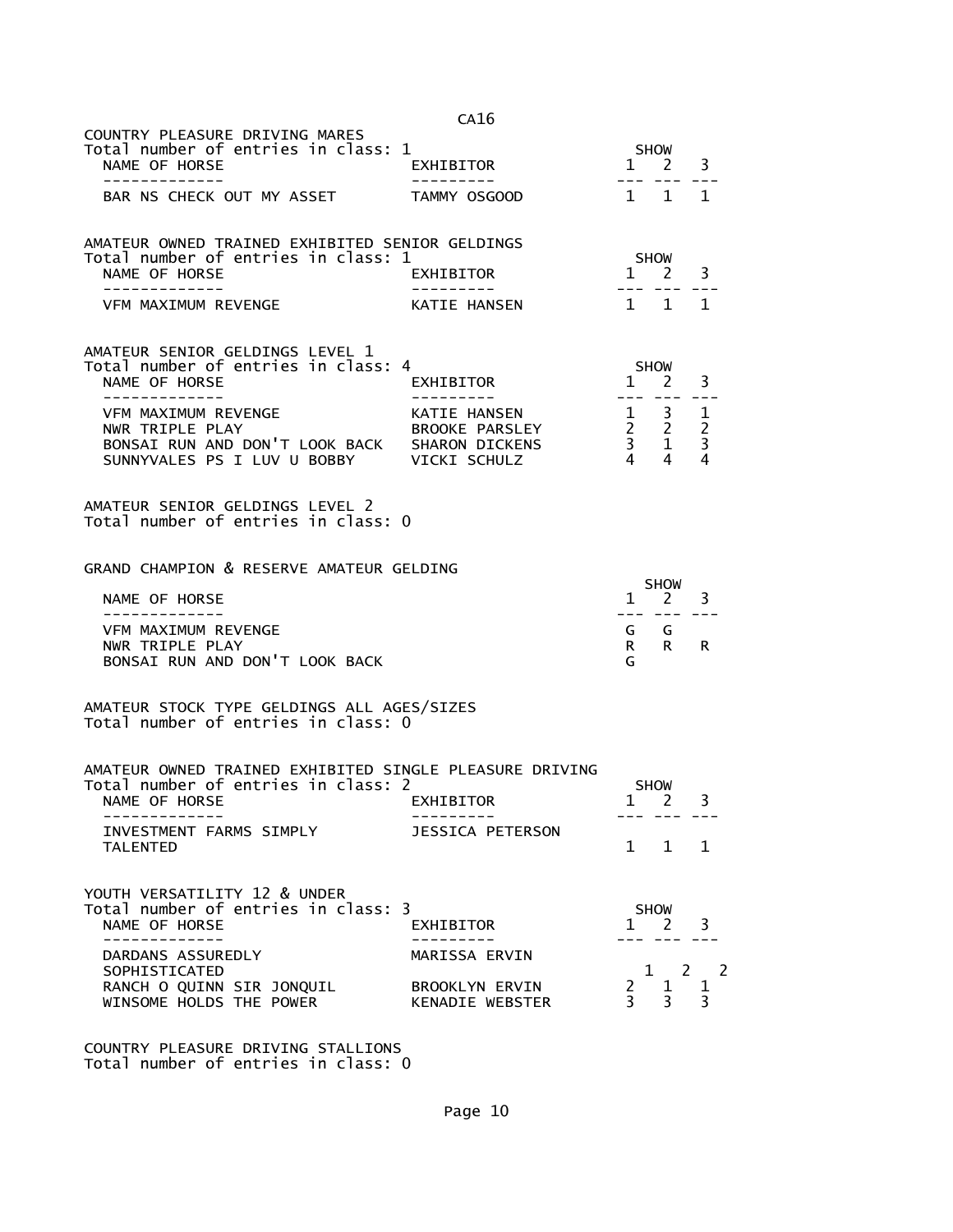|                                                                                                                                                  | <b>CATO</b>                                    |                |                                                                             |                                                 |
|--------------------------------------------------------------------------------------------------------------------------------------------------|------------------------------------------------|----------------|-----------------------------------------------------------------------------|-------------------------------------------------|
| SENIOR GELDINGS OVER 32" TO 34"<br>Total number of entries in class: 4<br>NAME OF HORSE<br>-----------                                           | EXHIBITOR                                      |                | <b>SHOW</b><br>$1 \quad 2$                                                  | 3                                               |
| SUNNYVALE MONARCHOS MAJESTIC<br>VFM MAXIMUM REVENGE<br>NWR TRIPLE PLAY<br>BONSAI RUN AND DON'T LOOK BACK CHERIE SMITH                            | HEATHER WARD<br>KATIE HANSEN<br>BROOKE PARSLEY |                | $\frac{1}{2}$ 1<br>$\begin{array}{ccc} 2 & 4 \\ 3 & 3 \\ 4 & 2 \end{array}$ | 1<br>$\begin{array}{c} 2 \\ 3 \\ 4 \end{array}$ |
| SENIOR GELDINGS OVER 30" TO 32"<br>Total number of entries in class: 0                                                                           |                                                |                |                                                                             |                                                 |
| SENIOR GELDINGS 30" & UNDER<br>Total number of entries in class: 1<br>NAME OF HORSE<br>-------------<br>SUNNYVALES PS I LUV U BOBBY VICKI SCHULZ | EXHIBITOR                                      | $\mathbf{1}$   | SHOW<br><sup>2</sup><br>1 1 1                                               | 3                                               |
| GRAND CHAMPION & RESERVE SENIOR GELDING                                                                                                          |                                                |                |                                                                             |                                                 |
| NAME OF HORSE                                                                                                                                    |                                                | $\mathbf{1}$   | SHOW<br>2                                                                   | 3                                               |
| SUNNYVALE MONARCHOS MAJESTIC<br><b>VFM MAXIMUM REVENGE</b><br>SUNNYVALES PS I LUV U BOBBY<br>BONSAI RUN AND DON'T LOOK BACK                      |                                                | R.             | $G$ $G$<br>R.                                                               | G<br>R.                                         |
| STOCK TYPE SENIOR GELDINGS<br>Total number of entries in class: 0                                                                                |                                                |                |                                                                             |                                                 |
| ADULT SPECIAL NEEDS HALTER SHOWING STALLION OR GELDING<br>Total number of entries in class: 0                                                    |                                                |                |                                                                             |                                                 |
| DEVELOPMENTALLY DISABLED EXHIBITING MARE OR GELDING<br>Total number of entries in class: 0                                                       |                                                |                |                                                                             |                                                 |
| LADIES SINGLE PLEASURE DRIVING<br>Total number of entries in class: 4<br>NAME OF HORSE                                                           | EXHIBITOR                                      | $\mathbf{1}$   | SHOW<br>2                                                                   | 3                                               |
| BOBKATS TAKE A CHANCE                                                                                                                            | SYNDI KANZLER                                  | $1 \quad 2$    |                                                                             | 1                                               |
| INVESTMENT FARMS SIMPLY<br><b>TALENTED</b>                                                                                                       | <b>JESSICA PETERSON</b>                        | $\frac{2}{x}$  | 1                                                                           | $\frac{2}{3}$                                   |
| BUTTONWILLOWS LOTA STEPS                                                                                                                         | DOROTHY WHITEMAN                               | $\overline{3}$ | $\overline{3}$                                                              |                                                 |
| YOUTH ROADSTER<br>Total number of entries in class: 3<br>NAME OF HORSE<br>-------------                                                          | EXHIBITOR                                      |                | <b>SHOW</b><br>1 2                                                          | 3                                               |
| LOS ARBOLES ODYSSEYS RANGLER                                                                                                                     | SUNNY BALSHAW                                  | $\mathbf{1}$   | 1                                                                           | 1                                               |
| OAK BAY BURNISHED EDITION<br>ABRIA'S SIGNATURE ANIMATION                                                                                         | OLIVIA TUCKER<br>HANNAH KRUCHEK                | $\frac{2}{3}$  | $\overline{2}$<br>$\overline{3}$                                            | 3<br>$\overline{2}$                             |

NWMHC YEARLING MARE HALTER FUTURITY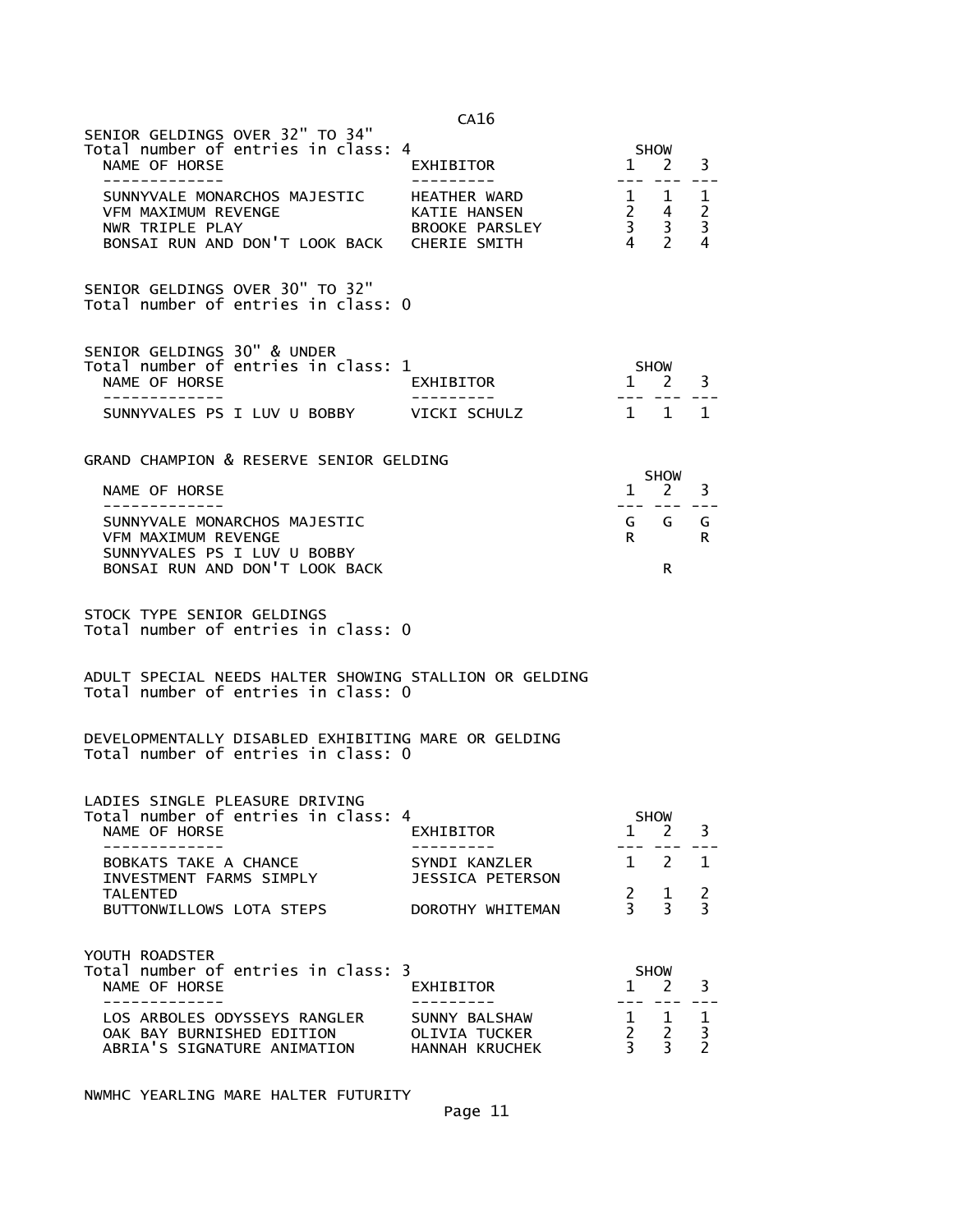|                                                                          | CA <sub>16</sub> |                |                        |                          |
|--------------------------------------------------------------------------|------------------|----------------|------------------------|--------------------------|
| Total number of entries in class: 1<br>NAME OF HORSE                     | EXHIBITOR        |                | SHOW<br>$1 \quad 2$    | 3                        |
| -----------                                                              |                  |                | --- --- -              |                          |
| VFM REDDY FOR REVENGE                                                    | CHERIE SMITH     | 1 1            |                        | 1                        |
| TWO YEAR OLD MARES OVER 31" TO 33"                                       |                  |                |                        |                          |
| Total number of entries in class: 2                                      |                  |                | SHOW                   |                          |
| NAME OF HORSE                                                            | EXHIBITOR        |                | $1 \quad 2$            | 3                        |
| VFM RISQUE REVENGE                                                       | CHERIE SMITH     |                | $1 \quad 1$            | $\mathbf{1}$             |
| SCOTT CREEK COMMS PRECIOUS<br><b>PEARL</b>                               | ARLENE DICKINSON | 2 <sub>2</sub> |                        | $\overline{\phantom{a}}$ |
|                                                                          |                  |                |                        |                          |
| TWO YEAR OLD MARES OVER 29" TO 31"                                       |                  |                |                        |                          |
| Total number of entries in class: 1<br>NAME OF HORSE                     | EXHIBITOR        |                | SHOW<br>$1 \quad 2$    | 3                        |
|                                                                          |                  |                |                        |                          |
| SCOTT CREEK MONARCH RED HOT KELSIE SHERMAN<br><b>MOCHA</b>               |                  |                | $1 \quad 1$            | $\mathbf{1}$             |
|                                                                          |                  |                |                        |                          |
| TWO YEAR OLD MARES 29" & UNDER                                           |                  |                |                        |                          |
| Total number of entries in class: 0                                      |                  |                |                        |                          |
| YOUTH OWNED TRAINED EXHIBITED SINGLE PLEASURE DRIVING                    |                  |                |                        |                          |
| Total number of entries in class: 0                                      |                  |                |                        |                          |
|                                                                          |                  |                |                        |                          |
| YOUTH PLEASURE DRIVING 7 & UNDER                                         |                  |                |                        |                          |
|                                                                          |                  |                |                        |                          |
| Total number of entries in class: 1<br>NAME OF HORSE                     | EXHIBITOR        | $\mathbf{1}$   | SHOW<br>$\overline{2}$ | 3                        |
| -------------                                                            |                  |                |                        |                          |
|                                                                          |                  |                |                        |                          |
| YEARLING MARES OVER 30" TO 32"<br>Total number of entries in class: 3    |                  |                | SHOW                   |                          |
| NAME OF HORSE                                                            | EXHIBITOR        | $\mathbf{1}$   | <sup>2</sup>           | 3                        |
| . _ _ _ _ _ _ _ _ _ _<br>SCOTT CREEK MONARCH CURTAIN                     | JOANNE ROSS      |                |                        |                          |
| <b>CALL</b>                                                              |                  | 1              | 1<br>$2 \sqrt{2}$      | 1<br>$\overline{z}$      |
| OAK BAY SALSAS SERENADE<br>OAK BAY ROBBIN THE BANK WITH JESSIE SKERJANIC | SHERYL PETERSON  |                |                        |                          |
| <b>JOSIE</b>                                                             |                  | $\overline{3}$ | $\overline{3}$         | $\overline{3}$           |
|                                                                          |                  |                |                        |                          |
| YEARLING MARES OVER 28" TO 30"<br>Total number of entries in class: 1    |                  |                | SHOW                   |                          |
| NAME OF HORSE<br>. _ _ _ _ _ _ _ _ _ _                                   | EXHIBITOR        |                | $1 \quad 2$            | 3                        |
| VFM REDDY FOR REVENGE                                                    | CHERIE SMITH     |                | 1 1 1                  |                          |
|                                                                          |                  |                |                        |                          |
| YEARLING MARES 28" & UNDER                                               |                  |                |                        |                          |
| Total number of entries in class: 0                                      |                  |                |                        |                          |
| <b>WEANLING MARES</b><br>Total number of entries in class: 0             |                  |                |                        |                          |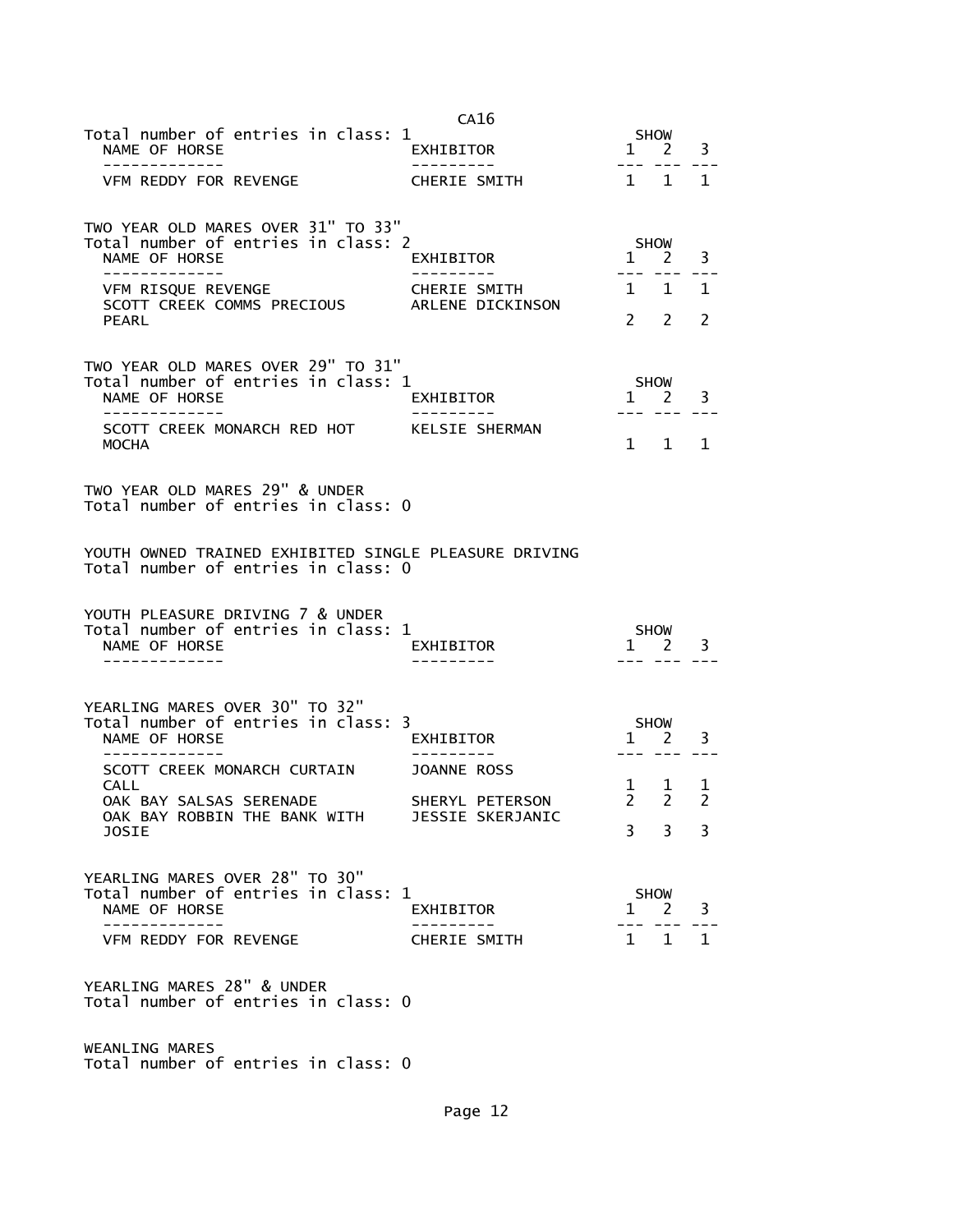|                                                                                                       | CA16                                |                                                          |                             |                                            |
|-------------------------------------------------------------------------------------------------------|-------------------------------------|----------------------------------------------------------|-----------------------------|--------------------------------------------|
| GRAND CHAMPION & RESERVE JUNIOR MARE                                                                  |                                     |                                                          | SHOW                        |                                            |
| NAME OF HORSE<br>-------------                                                                        |                                     | $\mathbf{1}$                                             | <sup>2</sup><br>$- - -$     | 3                                          |
| SCOTT CREEK MONARCH CURTAIN<br>CALL                                                                   |                                     | G                                                        | R.                          | G                                          |
| SCOTT CREEK MONARCH RED HOT<br><b>MOCHA</b>                                                           |                                     | R.                                                       | G                           |                                            |
| VFM RISQUE REVENGE<br>VFM REDDY FOR REVENGE                                                           |                                     |                                                          | R.                          |                                            |
| STOCK TYPE JUNIOR MARE<br>Total number of entries in class: 0                                         |                                     |                                                          |                             |                                            |
| COUNTRY PLEASURE DRIVING GELDINGS<br>Total number of entries in class: 4<br>NAME OF HORSE             | EXHIBITOR                           | $\mathbf{1}$                                             | <b>SHOW</b><br><sup>2</sup> | 3                                          |
| ------------<br>PRF IN YOUR DREAMS                                                                    | MARCIA CHINNICK                     |                                                          | --- ---                     | $- - -$<br>$\overline{2}$                  |
| NWR TRIPLE PLAY<br>VINTAGE FARMS SIMPLY AWESOME                                                       | BROOKE PARSLEY<br><b>IVY FOXALL</b> | $\begin{array}{ccc} 1 & 3 \\ 2 & 1 \\ 3 & 4 \end{array}$ |                             | 1<br>4                                     |
| SUNNYVALE MONARCHOS MAJESTIC HEATHER WARD                                                             |                                     | $\overline{4}$                                           | 2                           | 3                                          |
| OPEN CLASSIC PLEASURE DRIVING 32" & UNDER                                                             |                                     |                                                          |                             |                                            |
| Total number of entries in class: 3<br>NAME OF HORSE                                                  | EXHIBITOR                           | SHOW<br>$1 \quad 2$                                      |                             | 3                                          |
| . _ _ _ _ _ _ _ _ _ _ _ _<br>SUNNYVALE MAKERS MARK                                                    | <b>HEATHER WARD</b>                 |                                                          |                             |                                            |
| <b>KENTUCKY GOLD</b><br>LAZY RS SUPER STAR                                                            | CHERIE SMITH                        | $1 \quad 1$                                              |                             | 1<br>3                                     |
| SUNNYVALES PS I LUV U BOBBY VICKI SCHULZ                                                              |                                     | $\begin{array}{ccc} 2 & 2 \\ 3 & 3 \end{array}$          |                             | $\mathcal{P}$                              |
| OPEN CLASSIC PLEASURE DRIVING OVER 32" TO 34"<br>Total number of entries in class: 5<br>NAME OF HORSE | EXHIBITOR                           | 1                                                        | <b>SHOW</b><br>2            | 3                                          |
| SUNNYVALE DEALERS PF FLYER                                                                            | SYNDI KANZLER                       | $---$<br>$1 \quad 2$                                     |                             |                                            |
| BONSAI RUN AND DON'T LOOK BACK<br>OAK BAY SHADOWFAX                                                   | CHERIE SMITH<br>JESSIE SKERJANEC    | $2^{\circ}$<br>3 <sup>7</sup>                            | $\overline{4}$<br>3         | $\begin{array}{c} 2 \\ 3 \\ 4 \end{array}$ |
| DAY HILL UNOS CIGARS RELOAD                                                                           | TAMMY OSGOOD                        | 4<br>5 <sup>1</sup>                                      | 1                           | $\mathbf{1}$                               |
| JWM CHIEFTAINS BLACK TUXEDO       NORRINE MILLER                                                      |                                     |                                                          | 5.                          | 5                                          |
| YOUTH OWNED TRAINED & EXHIBITED GELDING                                                               |                                     |                                                          |                             |                                            |
| Total number of entries in class: 1<br>NAME OF HORSE                                                  | EXHIBITOR                           |                                                          | SHOW<br>$1 \quad 2$         | 3                                          |
| ------------<br>DAYSPRING DARE TO DREAM                                                               | MARISSA ERVIN                       | 1 1 1                                                    | ----                        |                                            |
|                                                                                                       |                                     |                                                          |                             |                                            |
| YOUTH 7 & UNDER EXHIBITING SENIOR GELDING<br>Total number of entries in class: 1                      |                                     |                                                          | <b>SHOW</b>                 |                                            |
| NAME OF HORSE<br>-------------                                                                        | EXHIBITOR                           |                                                          | $1 \quad 2 \quad 3$         |                                            |
| VFM MAXIMUM REVENGE                                                                                   | AMBER HANSEN                        |                                                          | 1 1                         | 1                                          |
| YOUTH 8-12 EXHIBITING SENIOR GELDING                                                                  |                                     |                                                          |                             |                                            |

Page 13

Total number of entries in class: 5  $\,$  SHOW  $\,$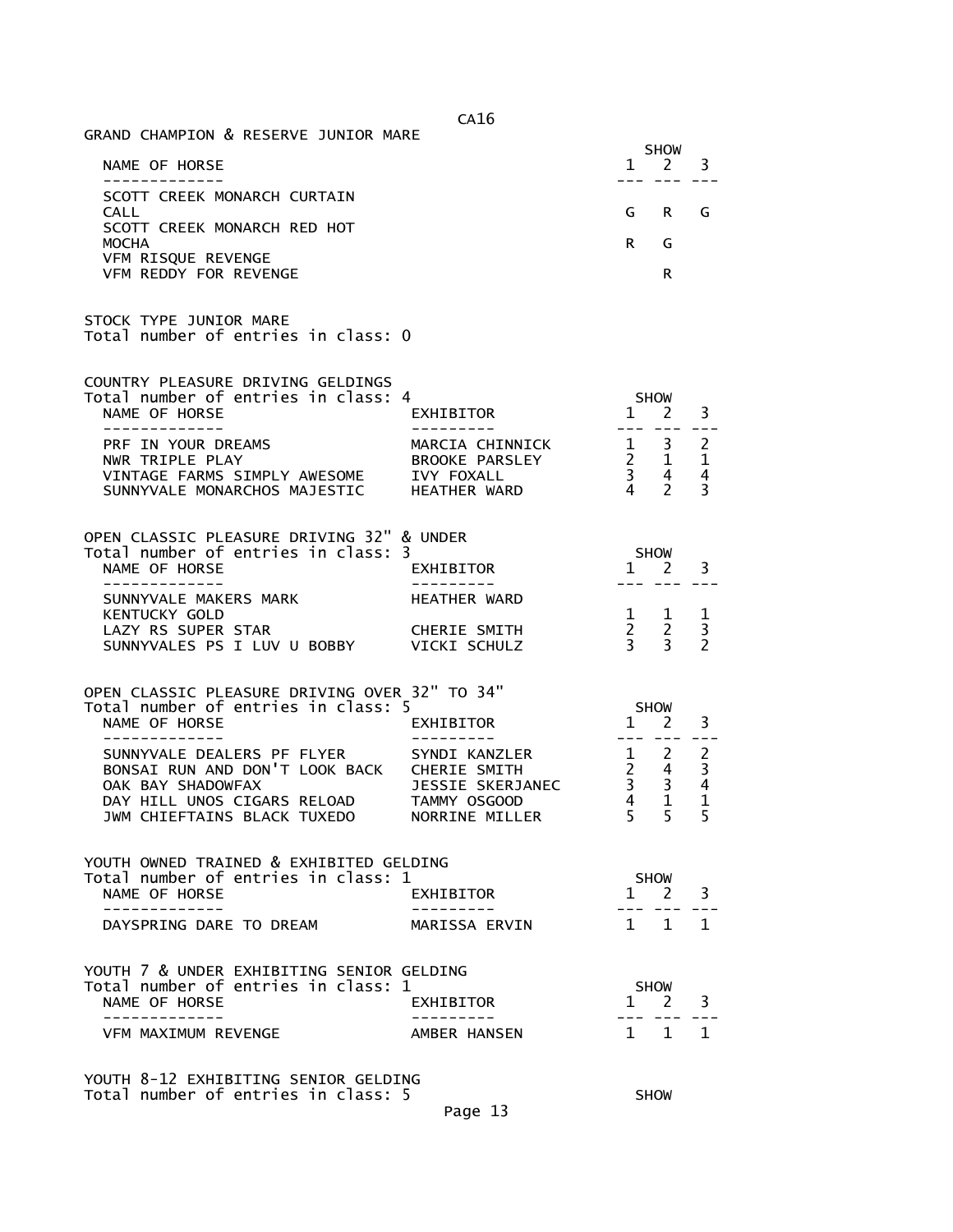| NAME OF HORSE                                                                                                                                                                  | CA16<br>EXHIBITOR                                                                     | $\mathbf{1}$                                                                          | 2                                                        | 3                                         |
|--------------------------------------------------------------------------------------------------------------------------------------------------------------------------------|---------------------------------------------------------------------------------------|---------------------------------------------------------------------------------------|----------------------------------------------------------|-------------------------------------------|
| -------------<br>VFM MAXIMUM REVENGE<br>DAYSPRING DARE TO DREAM<br>RANCH O QUINN SIR JONQUIL<br>DAYSPRING SOLOMONS SONG<br>DAYSPRING SOLOMONS SONG<br>WINSOME HOLDS THE POWER  | <b>BEN HANSEN</b><br>MARISSA ERVIN<br>BROOKLYN ERVIN<br>KEIRA WARD<br>KFNADTF WFBSTFR | $- - -$<br>$\begin{array}{ccc} 1 & 2 \\ 2 & 1 \\ 3 & 4 \\ 4 & 5 \\ 5 & 3 \end{array}$ | $1 \quad 2$                                              | 1<br>4<br>$\frac{2}{5}$<br>$\overline{3}$ |
| YOUTH 13 & OLDER EXHIBITING SENIOR GELDING<br>Total number of entries in class: 3                                                                                              |                                                                                       |                                                                                       | SHOW                                                     |                                           |
| NAME OF HORSE<br>. <u>.</u>                                                                                                                                                    | EXHIBITOR                                                                             |                                                                                       | $1 \quad 2$<br>--- ---                                   | 3                                         |
| SUNNYVALE MONARCHOS MAJESTIC<br>ABRIA'S SIGNATURE ANIMATION<br>HUNTERBERRY HILL URBAN EDITION  OLIVIA TUCKER                                                                   | SUNNY BALSHAW<br>HANNAH KRUCHEK                                                       |                                                                                       | $\begin{array}{ccc} 1 & 1 \\ 2 & 3 \\ 3 & 2 \end{array}$ | 1<br>3<br>$\overline{2}$                  |
| YOUTH STOCK TYPE GELDINGS ALL AGES/SIZES                                                                                                                                       |                                                                                       |                                                                                       |                                                          |                                           |
| Total number of entries in class: 1<br>NAME OF HORSE                                                                                                                           | EXHIBITOR                                                                             |                                                                                       | SHOW<br>$1 \quad 2$                                      | 3                                         |
|                                                                                                                                                                                |                                                                                       |                                                                                       |                                                          |                                           |
| MOSTLY MINNIS TOP SECRET                                                                                                                                                       | BROOKLYN ERVIN                                                                        | 1 1                                                                                   |                                                          | 1                                         |
| GENTLEMENS COUNTRY PLEASURE DRIVING<br>Total number of entries in class: 0<br>OPEN SINGLE PLEASURE DRIVING 32" & UNDER<br>Total number of entries in class: 3<br>NAME OF HORSE | EXHIBITOR                                                                             |                                                                                       | <b>SHOW</b><br>$1 \quad 2$                               | 3                                         |
| -------------<br>BUTTONWILLOWS LOTA STEPS                                                                                                                                      | ----------<br>DOROTHY WHITEMAN                                                        | $---$                                                                                 |                                                          | 3                                         |
| LOS ARBOLES ODYSSEYS RANGLER<br>BOBKATS TAKE A CHANCE                                                                                                                          | SUNNY BALSHAW<br>LEONA ALCOCK                                                         | $\begin{array}{ccc} 1 & 2 \\ 2 & 1 \\ 3 & 3 \end{array}$                              |                                                          | $\overline{2}$<br>$\mathbf{1}$            |
|                                                                                                                                                                                |                                                                                       |                                                                                       |                                                          |                                           |
| OPEN SINGLE PLEASURE DRIVING OVER 32" TO 34"                                                                                                                                   |                                                                                       |                                                                                       |                                                          |                                           |
| Total number of entries in class: 1<br>NAME OF HORSE                                                                                                                           | EXHIBITOR                                                                             |                                                                                       | <b>SHOW</b><br>$1 \quad 2$                               | 3                                         |
| - - - - - - - - - -                                                                                                                                                            |                                                                                       |                                                                                       | --- ---                                                  |                                           |
| INVESTMENT FARMS SIMPLY<br><b>TALENTED</b>                                                                                                                                     | JESSICA PETERSON                                                                      |                                                                                       | $1 \quad 1$                                              | 1                                         |
|                                                                                                                                                                                |                                                                                       |                                                                                       |                                                          |                                           |
| ADULT SHOWMANSHIP<br>Total number of entries in class: 1                                                                                                                       |                                                                                       |                                                                                       | <b>SHOW</b>                                              |                                           |
| NAME OF HORSE<br>- - - - - - - - - - -                                                                                                                                         | EXHIBITOR                                                                             |                                                                                       | 1 2                                                      | 3                                         |
| DAYSPRING FIRST LIGHT                                                                                                                                                          | POOKIE MCGLOTHERN                                                                     | 1                                                                                     | 1                                                        | 1                                         |
| AMATEUR SHOWMANSHIP                                                                                                                                                            |                                                                                       |                                                                                       |                                                          |                                           |
| Total number of entries in class: 2                                                                                                                                            |                                                                                       |                                                                                       | SHOW                                                     |                                           |
| NAME OF HORSE<br>- - - - - - - - - -                                                                                                                                           | EXHIBITOR                                                                             | $\mathbf{1}$                                                                          | 2                                                        | 3                                         |
| BALD PEAKS HURRICANE IN MOTION<br>DAYSPRING FIRST LIGHT                                                                                                                        | KAILEE MICHELSEN<br>AILENE PRITCHETT                                                  |                                                                                       | $1 \quad 2$                                              | $\mathcal{P}$                             |
|                                                                                                                                                                                | <b>TARAP</b>                                                                          | $2^{\circ}$                                                                           | $\mathbf{1}$                                             | 1                                         |
|                                                                                                                                                                                |                                                                                       |                                                                                       |                                                          |                                           |

ADULT SPECIAL NEEDS SHOWMANSHIP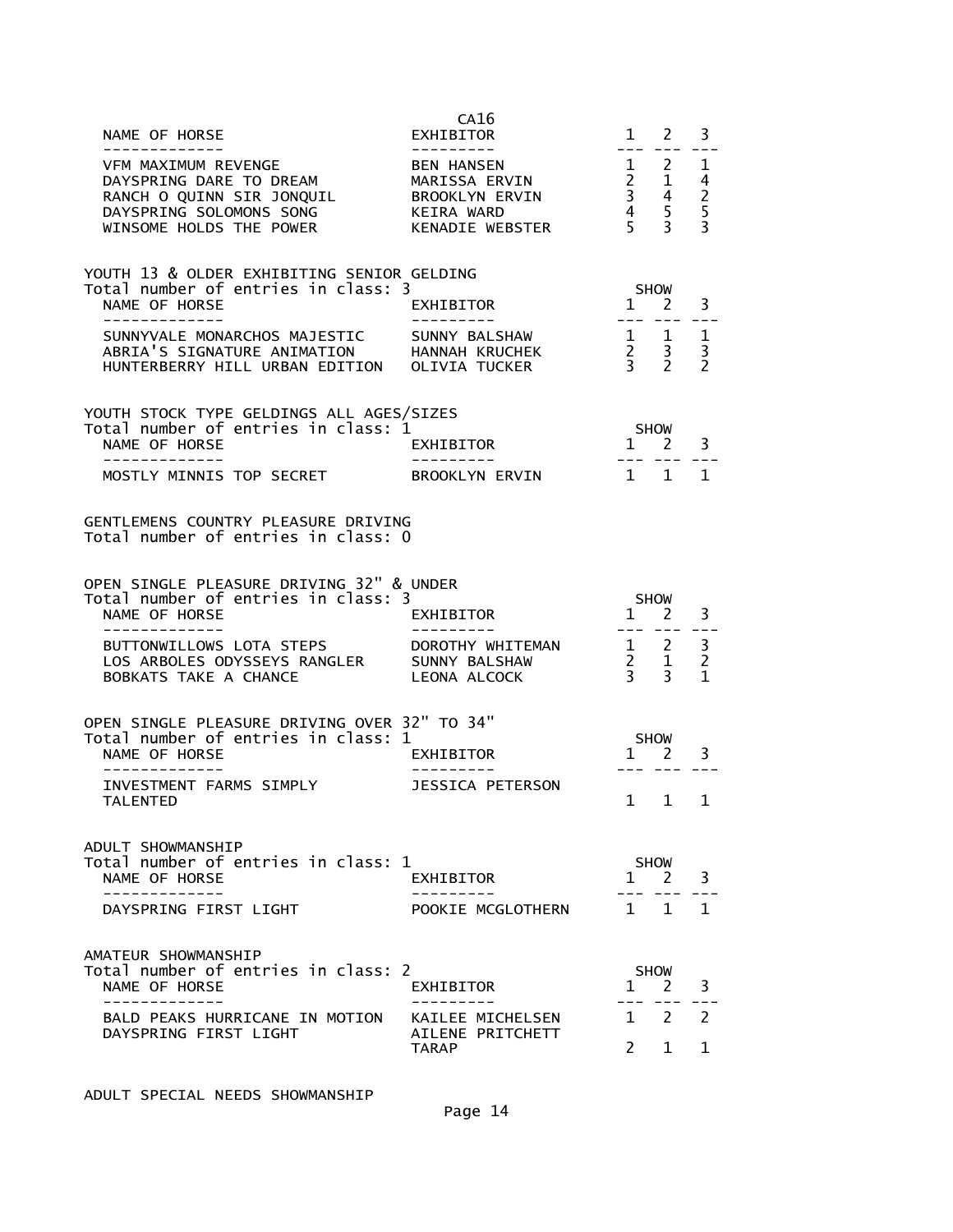Total number of entries in class: 0

| YOUTH COUNTRY PLEASURE DRIVING 12 & UNDER<br>Total number of entries in class: 3 |                                     | <b>SHOW</b> |  |
|----------------------------------------------------------------------------------|-------------------------------------|-------------|--|
| NAME OF HORSE                                                                    | EXHIBITOR                           |             |  |
| DAYSPRING DARE TO DREAM                                                          | MARISSA ERVIN                       | 1 1         |  |
| HCM BUCKS MARISOL<br>RANCH O OUINN SIR JONOUIL                                   | FMTIY HAII<br><b>BROOKLYN FRVTN</b> |             |  |

| YOUTH COUNTRY PLEASURE DRIVING 13 & OLDER |                         |   |             |   |  |
|-------------------------------------------|-------------------------|---|-------------|---|--|
| Total number of entries in class: 8       |                         |   | <b>SHOW</b> |   |  |
| NAME OF HORSE                             | EXHIBITOR               |   |             |   |  |
|                                           |                         |   |             |   |  |
| OAK GROVE LEGENDS BORN TO RUN             | DEVLIN NEWNHAM          |   |             |   |  |
| OAK BAY BURNISHED EDITION                 | OLIVIA TUCKER           |   |             |   |  |
| SUNNYVALE MONARCHOS MAJESTIC              | SUNNY BALSHAW           |   |             |   |  |
| TOO GOOD TO BE TRUE                       | LILLIAN GEORGE          |   |             | 8 |  |
| NWR TRIPLE PLAY                           | HANNAH KRUCHEK          |   |             |   |  |
| HCM BUCKS MARISOL                         | <b>COURTNEY SANDERS</b> | 6 |             |   |  |
| VINTAGE FARMS SIMPLY AWESOME              | IVY FOXALL              |   | 8           |   |  |
| SCOTT CREEK JAZZ TRIBUTE                  | NATHAN HOWELL           |   |             |   |  |
|                                           |                         |   |             |   |  |

## OPEN ROADSTER Total number of entries in class: 2 5HOW SHOW RAME OF HORSE NAME OF HORSE EXHIBITOR 1 2 3 ------------- --------- --- --- --- LOS ARBOLES ODYSSEYS RANGLER SYNDI KANZLER 1 1 1 1 LOS ARBOLES ODYSSEYS RANGLER SYNDI KANZLER  $1$  1 1<br>DREAM FIELDS STOLEN KISSES GARRETT HARRINGTON 2 2 2

SPECIAL NEEDS DRIVING Total number of entries in class: 0

| AMATEUR CLASSIC PLEASURE DRIVING LEVEL 1<br>Total number of entries in class: 4 |                  | <b>SHOW</b> |  |
|---------------------------------------------------------------------------------|------------------|-------------|--|
| NAME OF HORSE                                                                   | EXHIBITOR        |             |  |
|                                                                                 |                  |             |  |
| SRF LEGACY                                                                      | KAILEE MICHELSEN |             |  |
| SUNNYVALE MAKERS MARK                                                           | HFATHER WARD     |             |  |
| KENTUCKY GOLD                                                                   |                  |             |  |
| JWM CHIEFTAINS BLACK TUXEDO                                                     | NORRINE MILLER   |             |  |
| SUNNYVALES PS I LUV U BOBBY                                                     | VICKT SCHULZ     |             |  |

| AMATEUR CLASSIC PLEASURE DRIVING LEVEL 2<br>Total number of entries in class: 2 |                   | <b>SHOW</b> |  |
|---------------------------------------------------------------------------------|-------------------|-------------|--|
| NAME OF HORSE                                                                   | <b>FXHTRTTOR</b>  |             |  |
|                                                                                 |                   |             |  |
| MARYSTOWN MCDRFAMY                                                              | ATI FNF PRITCHFTT |             |  |
|                                                                                 | <b>TARAP</b>      | $1 \quad 1$ |  |
| DAY HILL UNOS CIGARS RELOAD                                                     | TAMMY OSGOOD      |             |  |

| AMATFUR VERSATTI TTY                |                                  |                     |  |
|-------------------------------------|----------------------------------|---------------------|--|
| Total number of entries in class: 4 |                                  | <b>SHOW</b>         |  |
| NAME OF HORSE                       | <b>FXHTRTTOR</b>                 | $1 \quad 2 \quad 3$ |  |
|                                     |                                  |                     |  |
| NWR TRTPLF PLAY                     | <b>BROOKE PARSLEY</b><br>Page 15 | 1 1 1               |  |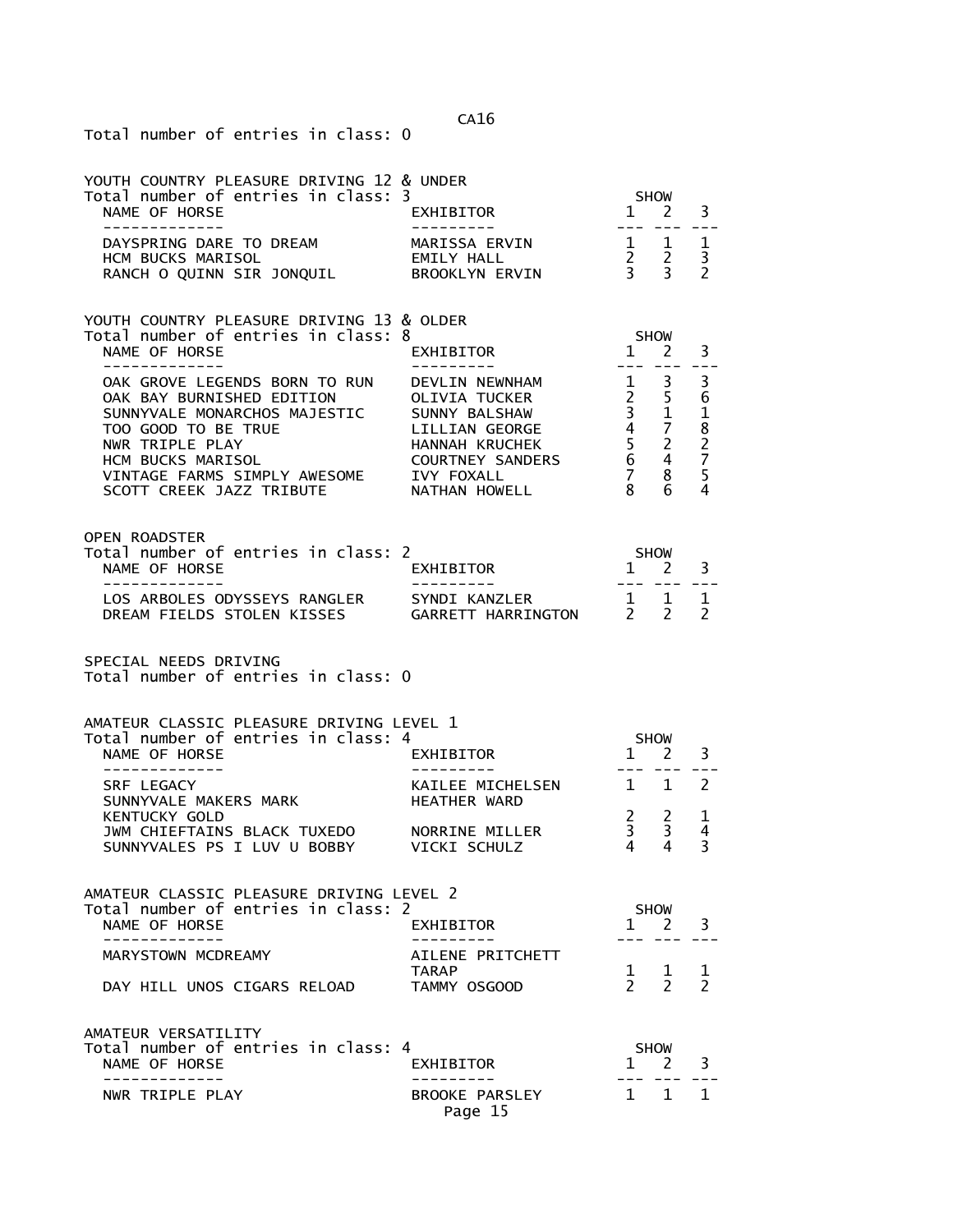| INVESTMENT FARMS SIMPLY<br><b>TALENTED</b><br>SRF LEGACY                                                                                                                                                                                                   | CA16<br><b>JESSICA PETERSON</b><br>KAILEE MICHELSEN              |                     | $\begin{array}{ccc} 2 & 2 & 2 \\ 3 & 3 & 3 \end{array}$                                                          |               |
|------------------------------------------------------------------------------------------------------------------------------------------------------------------------------------------------------------------------------------------------------------|------------------------------------------------------------------|---------------------|------------------------------------------------------------------------------------------------------------------|---------------|
| YOUTH LIBERTY<br>Total number of entries in class: 12<br>NAME OF HORSE<br>--------------                                                                                                                                                                   | .∠<br>EXHIBITOR<br>----------                                    |                     | SHOW<br>1<br>2<br>$\begin{array}{cccccc} - & - & - & - & - & - \\ & - & - & - & - & - \end{array}$               | 3             |
| DAYSPRING SOLOMONS SONG<br>DARDANS ASSUREDLY                                                                                                                                                                                                               | KEIRA WARD<br>MARISSA ERVIN                                      |                     | $1 \quad 3 \quad 7$                                                                                              |               |
| SOPHISTICATED<br>NANCH O QUINN SIR JONQUIL<br>MOSTLY MINNIS TOP SECRET<br>TOO GOOD TO BE TRUE<br>REDROCK Y NOT ME<br>TOO GOOD TO BE TRUE<br>NATHAN HOWELL<br>VFM MAXIMUM REVENGE<br>TERROCK TO ME<br>BEN HANSEN<br>VINTAGE FARMS SIMPLY AWESOME IVY FOXALL |                                                                  | $\frac{3}{2}$<br>8  | $2^{\circ}$<br>6<br>7<br>$\begin{array}{cccc} 4 & 1 & 3 \\ 5 & 4 & 5 \\ 6 & 5 & 4 \\ 7 & 2 & 1 \end{array}$<br>8 | 2<br>6<br>8   |
| YOUTH HUNTER 13 & OLDER<br>Total number of entries in class: 13                                                                                                                                                                                            |                                                                  |                     |                                                                                                                  |               |
| NAME OF HORSE                                                                                                                                                                                                                                              | EXHIBITOR<br>--------                                            |                     | SHOW<br>1 2<br>--- --- <b>-</b>                                                                                  | 3             |
| LOS ARBOLES ODYSSEYS RANGLER<br>LOS ARBOLES ODYSSEYS RANGLER<br>SUNNYVALE DEALERS PF FLYER<br>ABRIA'S SIGNATURE ANIMATION HANNAH KRUCHEK<br>BOBKATS TAKE A CHANCE<br>SUNNYVALE MAKERS MARK                                                                 | SUNNY BALSHAW<br>SUNNY BALSHAW<br>SUNNY BALSHAW<br>SUNNY BALSHAW | $4\overline{ }$     | $\begin{array}{ccccc}\n1 & 5 & 1 \\ 2 & 3 & 2 \\ 3 & 4 & 8\n\end{array}$<br>$\mathbf{1}$                         | 5             |
| <b>KENTUCKY GOLD</b><br>OAK BAY BURNISHED EDITION OLIVIA TUCKER                                                                                                                                                                                            |                                                                  | 5 <sub>1</sub><br>6 | 6<br>8                                                                                                           | 4<br>6        |
| SCOTT CREEK JAZZ TRIBUTE<br>CENTURY FARMS QUAZAR<br>OAK GROVE LEGENDS BORN TO RUN DEVLIN NEWNHAM                                                                                                                                                           | NATHAN HOWELL<br>SUNNY BALSHAW                                   | $\overline{7}$<br>8 | $\overline{2}$<br>$\overline{7}$                                                                                 | 3<br>7        |
| YOUTH HUNTER 12 & UNDER                                                                                                                                                                                                                                    |                                                                  |                     |                                                                                                                  |               |
| Total number of entries in class: 7<br>NAME OF HORSE                                                                                                                                                                                                       | EXHIBITOR                                                        |                     | <b>SHOW</b><br>$1 \quad 2$                                                                                       | 3             |
| MOSTLY MINNIS TOP SECRET<br>SUNNYVALE MAKERS MARK                                                                                                                                                                                                          | BROOKLYN ERVIN<br>SUNNY BALSHAW                                  |                     | $1 \quad 1$                                                                                                      | 6             |
| <b>KENTUCKY GOLD</b><br>DARDANS ASSUREDLY                                                                                                                                                                                                                  | MARISSA ERVIN                                                    | 2                   | 4                                                                                                                | $\mathcal{P}$ |
| SOPHISTICATED<br>VFM MAXIMUM REVENGE<br>RANCH O QUINN SIR JONQUIL<br>DAYSPRING DARE TO DREAM MARISSA ERVIN                                                                                                                                                 | BEN HANSEN<br>BROOKLYN ERVIN                                     |                     | 3 <sup>7</sup><br>$\begin{array}{ccc} 4 & 3 & 3 \\ 5 & 5 & 5 \\ 6 & 6 & 4 \end{array}$                           | $2 \quad 1$   |
| YOUTH HUNTER 7 & UNDER<br>Total number of entries in class: 2                                                                                                                                                                                              |                                                                  |                     |                                                                                                                  |               |
| NAME OF HORSE<br>-------------                                                                                                                                                                                                                             | EXHIBITOR                                                        |                     | SHOW<br>$1 \n2 \n3$                                                                                              |               |
| VFM ABRACADABRA<br>HCM BUCKS MARISOL                                                                                                                                                                                                                       | AMBER HANSEN<br>MEGYN HALL                                       |                     | $\begin{matrix} 1 & 1 & 1 \\ 2 & 2 & 2 \end{matrix}$                                                             |               |
| AMATEUR HUNTER<br>Total number of entries in class: 9                                                                                                                                                                                                      |                                                                  |                     | SHOW                                                                                                             |               |
| NAME OF HORSE<br>-----------                                                                                                                                                                                                                               | EXHIBITOR<br>--------                                            |                     | $1 \quad 2 \quad 3$<br>$   -$                                                                                    |               |
| DAYSPRING FIRST LIGHT                                                                                                                                                                                                                                      | AILENE PRITCHETT<br>Page 16                                      |                     |                                                                                                                  |               |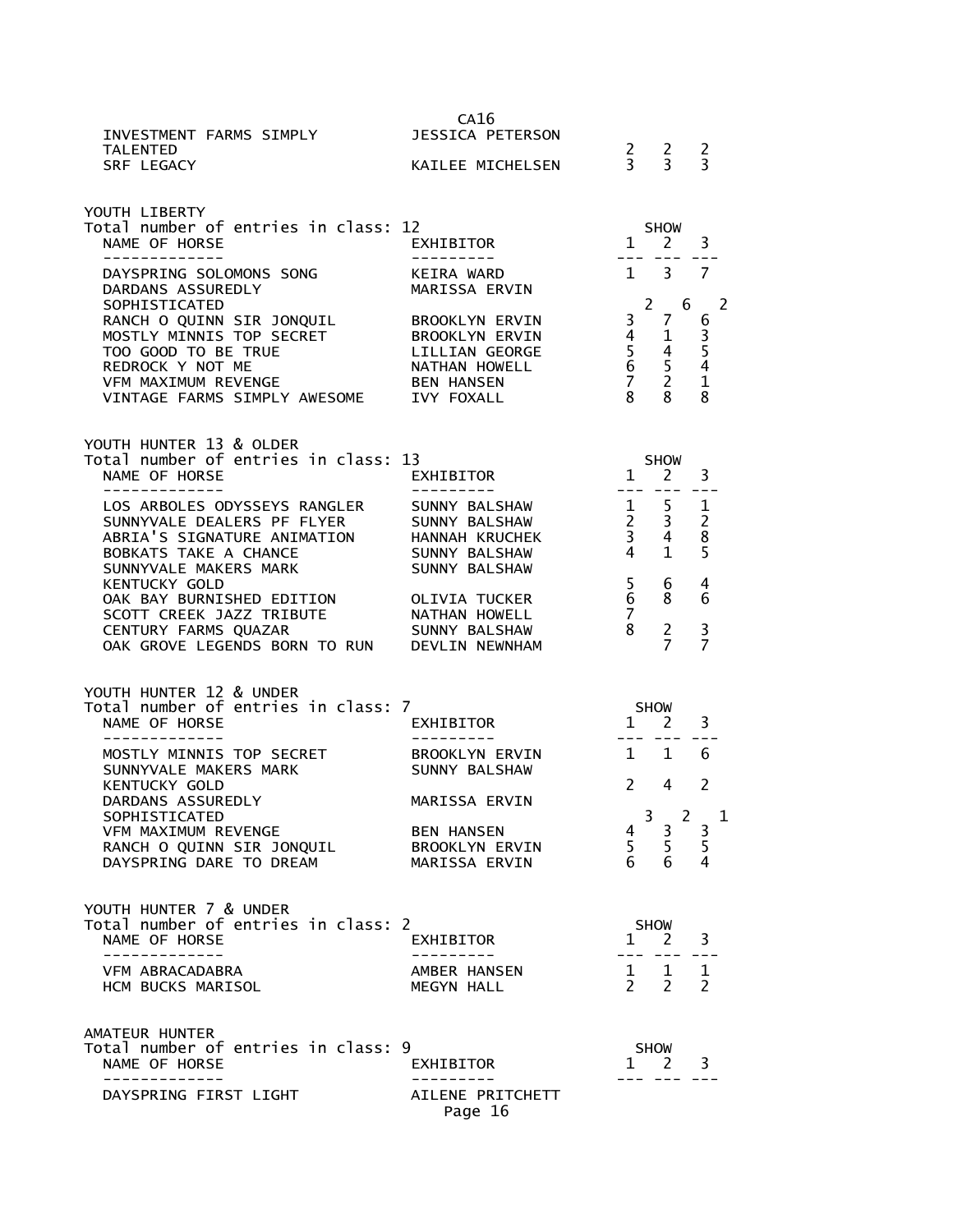| NWR TRIPLE PLAY<br>SUNNYVALES PS I LUV U BOBBY VICKI SCHULZ<br>INVESTMENT FARMS SIMPLY                                                                       | CA16<br><b>TARAP</b><br>BROOKE PARSLEY<br>JESSICA PETERSON                                    | $\mathbf{1}$<br>$\overline{2}$<br>$\overline{3}$      | 2<br>$\overline{3}$                | 1<br>$\overline{2}$<br>5                              |
|--------------------------------------------------------------------------------------------------------------------------------------------------------------|-----------------------------------------------------------------------------------------------|-------------------------------------------------------|------------------------------------|-------------------------------------------------------|
| <b>TALENTED</b><br><b>VFM MAXIMUM REVENGE</b><br>MARYSTOWN MCDREAMY                                                                                          | <b>KATIE HANSEN</b><br>AILENE PRITCHETT                                                       | 4<br>5                                                | 6<br>5                             | 3<br>$\overline{7}$                                   |
| SCOTT CREEK JAZZ TRIBUTE<br>SRF LEGACY<br>BALD PEAKS HURRICANE IN MOTION KAILEE MICHELSEN                                                                    | TARAP<br><b>KENDRA BELL</b><br>KAILEE MICHELSEN                                               | 6<br>$\overline{7}$<br>8                              | 1<br>7<br>4<br>8                   | 4<br>8<br>6                                           |
| <b>OPEN HUNTER</b><br>Total number of entries in class: 10<br>NAME OF HORSE<br>-------------                                                                 | EXHIBITOR<br>- - - - - - - - - <sup>-</sup>                                                   |                                                       | <b>SHOW</b><br>$1 \quad 2$         | 3                                                     |
| DAYSPRING FIRST LIGHT<br>SUNNYVALE DEALERS PF FLYER<br>LOS ARBOLES ODYSSEYS RANGLER<br>SUNNYVALE MAKERS MARK<br><b>KENTUCKY GOLD</b><br>CENTURY FARMS QUAZAR | AILENE PRITCHETT<br>TARAP<br>SUNNY BALSHAW<br>SUNNY BALSHAW<br>SUNNY BALSHAW<br>SUNNY BALSHAW | 1<br>$\mathbf{2}$<br>3 <sup>7</sup><br>$\overline{4}$ | $\mathbf{1}$<br>3<br>4             | $\mathbf{1}$<br>$\overline{c}$<br>$\overline{3}$<br>4 |
| SUNNYVALES PS I LUV U BOBBY<br>SUNNYVALE MONARCHOS MAJESTIC SUNNY BALSHAW<br>BUTTONWILLOWS LOTA STEPS<br>BOBKATS TAKE A CHANCE                               | VICKI SCHULZ<br>DOROTHY WHITEMAN<br>SUNNY BALSHAW                                             | $\frac{5}{6}$<br>$\overline{7}$                       | 2<br>5<br>8<br>6<br>$\overline{7}$ | 6<br>5                                                |
| DEVELOPMENTAL DISABLED HUNTER<br>Total number of entries in class: 0                                                                                         |                                                                                               |                                                       |                                    |                                                       |
| YOUTH SINGLE PLEASURE DRIVING 12 & UNDER<br>Total number of entries in class: 0                                                                              |                                                                                               |                                                       |                                    |                                                       |
| YOUTH SINGLE PLEASURE DRIVING 13 & OLDER<br>Total number of entries in class: 2<br>NAME OF HORSE<br>. _ _ _ _ _ _ _ _ _ _ _ _                                | EXHIBITOR                                                                                     | $\mathbf{1}$                                          | <b>SHOW</b><br>2                   | 3                                                     |
| LOS ARBOLES ODYSSEYS RANGLER<br>CENTURY FARMS CRYSTALS IMAGE                                                                                                 | SUNNY BALSHAW<br>DEVLIN NEWNHAM                                                               | $\mathbf{1}$<br>$2^{\sim}$                            | $\mathbf{1}$<br>$2^{\circ}$        | $\mathbf 1$<br>$\overline{2}$                         |
| AMATEUR STOCK TYPE STALLIONS<br>Total number of entries in class: 0                                                                                          |                                                                                               |                                                       |                                    |                                                       |
| AMATEUR OWNED TRAINED EXHIBITED SENIOR STALLIONS LEVEL 1<br>Total number of entries in class: 0                                                              |                                                                                               |                                                       |                                    |                                                       |
| AMATEUR OWNED TRAINED EXHIBITED SENIOR STALLIONS LEVEL 2<br>Total number of entries in class: 0                                                              |                                                                                               |                                                       |                                    |                                                       |
| AMATEUR SENIOR STALLIONS LEVEL 1<br>Total number of entries in class: 0                                                                                      |                                                                                               |                                                       |                                    |                                                       |
| AMATEUR SENIOR STALLIONS LEVEL 2                                                                                                                             | Page 17                                                                                       |                                                       |                                    |                                                       |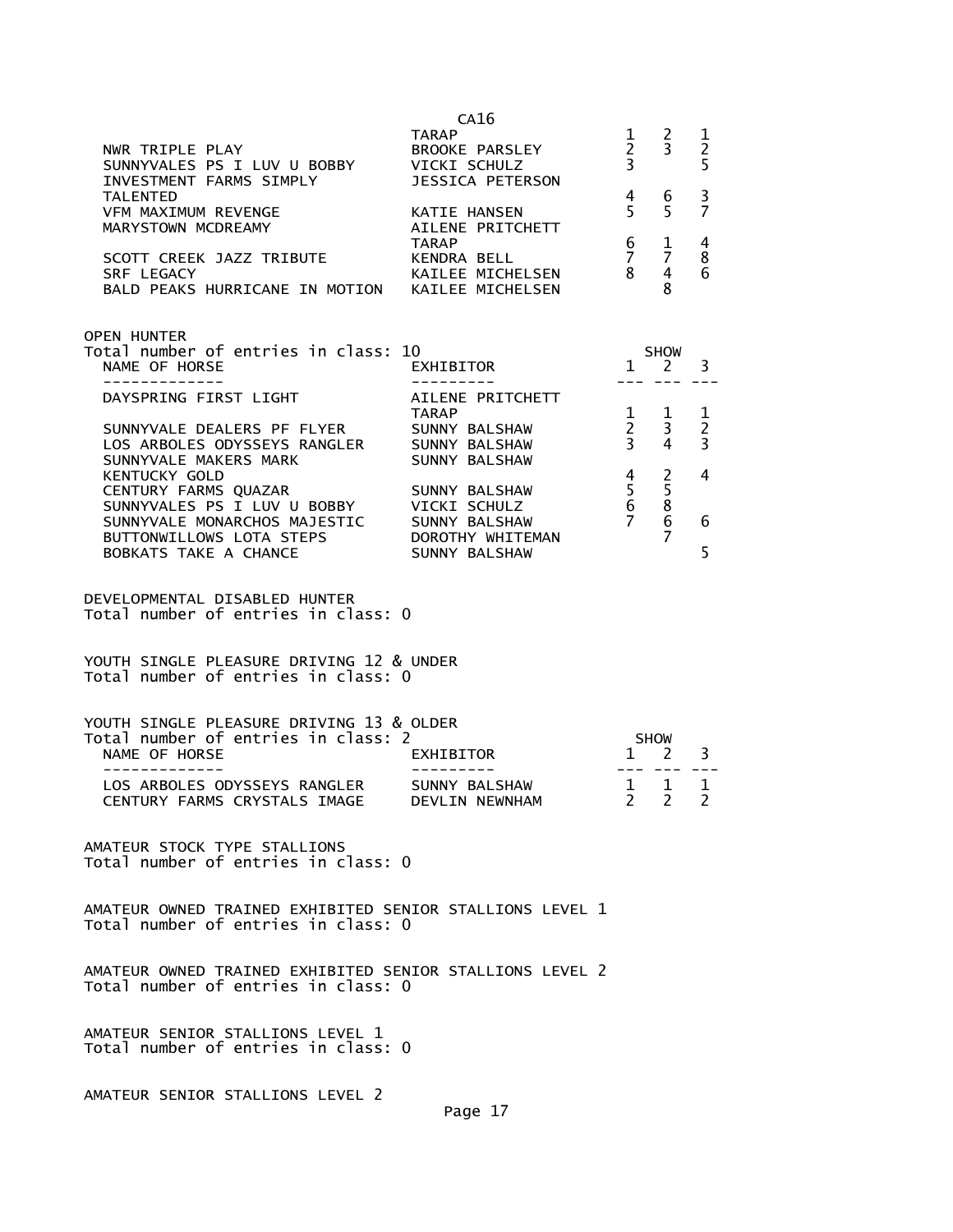Total number of entries in class: 0

| CLASSIC PLEASURE DRIVING GELDINGS<br>Total number of entries in class: 4<br>NAME OF HORSE<br>--------------                                                                                                                 | EXHIBITOR<br>----------                                                                                                                                   | $\mathbf{1}$<br>--- --- | SHOW<br>2                                                                                                                                                                                                                                                                                                                                                                                                        | 3<br>$\sim$ $\sim$ $\sim$ |
|-----------------------------------------------------------------------------------------------------------------------------------------------------------------------------------------------------------------------------|-----------------------------------------------------------------------------------------------------------------------------------------------------------|-------------------------|------------------------------------------------------------------------------------------------------------------------------------------------------------------------------------------------------------------------------------------------------------------------------------------------------------------------------------------------------------------------------------------------------------------|---------------------------|
| DAY HILL UNOS CIGARS RELOAD<br>BONSAI RUN AND DON'T LOOK BACK CHERIE SMITH<br>OAK BAY SHADOWFAX                         JESSIE SKERJANEC<br>SUNNYVALES PS I LUV U BOBBY                                                     | TAMMY OSGOOD<br>VICKI SCHULZ                                                                                                                              |                         | $\begin{array}{cccc} 1 & 1 & 1 \\ 2 & 2 & 2 \\ 3 & 4 & 4 \\ 4 & 3 & 3 \end{array}$                                                                                                                                                                                                                                                                                                                               |                           |
| LADIES COUNTRY PLEASURE DRIVING<br>Total number of entries in class: 4<br>NAME OF HORSE<br>-------------<br>BAR NS CHECK OUT MY ASSET TAMMY OSGOOD<br>SUNNYVALE MONARCHOS MAJESTIC<br>PRF IN YOUR DREAMS<br>NWR TRIPLE PLAY | EXHIBITOR<br>TAMMY OSGOOD 1 3 2<br>HEATHER WARD 2 1 3<br>MARCIA CHINNICK 3 4 4<br>BROOKE PARSLEY 4 2 1<br>HEATHER WARD<br>HEATHER WARD<br>MARCIA CHINNICK |                         | <b>SHOW</b><br>1 2                                                                                                                                                                                                                                                                                                                                                                                               | 3                         |
| YOUTH COSTUME<br>Total number of entries in class: 0                                                                                                                                                                        |                                                                                                                                                           |                         |                                                                                                                                                                                                                                                                                                                                                                                                                  |                           |
| <b>GENTLEMENS ROADSTER</b><br>Total number of entries in class: 0                                                                                                                                                           |                                                                                                                                                           |                         |                                                                                                                                                                                                                                                                                                                                                                                                                  |                           |
| SENIOR STALLIONS 28" & UNDER<br>Total number of entries in class: 0                                                                                                                                                         |                                                                                                                                                           |                         |                                                                                                                                                                                                                                                                                                                                                                                                                  |                           |
| SENIOR STALLIONS OVER 28" TO 30"<br>Total number of entries in class: 0                                                                                                                                                     |                                                                                                                                                           |                         |                                                                                                                                                                                                                                                                                                                                                                                                                  |                           |
| SENIOR STALLIONS OVER 30" TO 32"<br>Total number of entries in class: 0                                                                                                                                                     |                                                                                                                                                           |                         |                                                                                                                                                                                                                                                                                                                                                                                                                  |                           |
| SENIOR STALLIONS OVER 32" TO 34"<br>Total number of entries in class: 0                                                                                                                                                     |                                                                                                                                                           |                         |                                                                                                                                                                                                                                                                                                                                                                                                                  |                           |
| GRAND CHAMPION & RESERVE SENIOR STALLION                                                                                                                                                                                    |                                                                                                                                                           |                         |                                                                                                                                                                                                                                                                                                                                                                                                                  |                           |
| NAME OF HORSE                                                                                                                                                                                                               |                                                                                                                                                           | $\mathbf{1}$            | <b>SHOW</b><br>2<br>$\frac{1}{2} \frac{1}{2} \frac{1}{2} \frac{1}{2} \frac{1}{2} \frac{1}{2} \frac{1}{2} \frac{1}{2} \frac{1}{2} \frac{1}{2} \frac{1}{2} \frac{1}{2} \frac{1}{2} \frac{1}{2} \frac{1}{2} \frac{1}{2} \frac{1}{2} \frac{1}{2} \frac{1}{2} \frac{1}{2} \frac{1}{2} \frac{1}{2} \frac{1}{2} \frac{1}{2} \frac{1}{2} \frac{1}{2} \frac{1}{2} \frac{1}{2} \frac{1}{2} \frac{1}{2} \frac{1}{2} \frac{$ | 3                         |
| STOCK TYPE SENIOR STALLIONS<br>Total number of entries in class: 0                                                                                                                                                          |                                                                                                                                                           |                         |                                                                                                                                                                                                                                                                                                                                                                                                                  |                           |
| CLASSIC PLEASURE DRIVING MARES<br>Total number of entries in class: 2<br>NAME OF HORSE<br>---------                                                                                                                         | EXHIBITOR                                                                                                                                                 | $1 \quad 2$             | <b>SHOW</b>                                                                                                                                                                                                                                                                                                                                                                                                      | 3                         |
| SUNNYVALE DEALERS PF FLYER<br>LAZY RS SUPER STAR                                                                                                                                                                            | SYNDI KANZLER<br><b>CHERIE SMITH</b><br>Page 18                                                                                                           | $2 \quad 2$             | 1 1                                                                                                                                                                                                                                                                                                                                                                                                              | 1<br>$\mathcal{P}$        |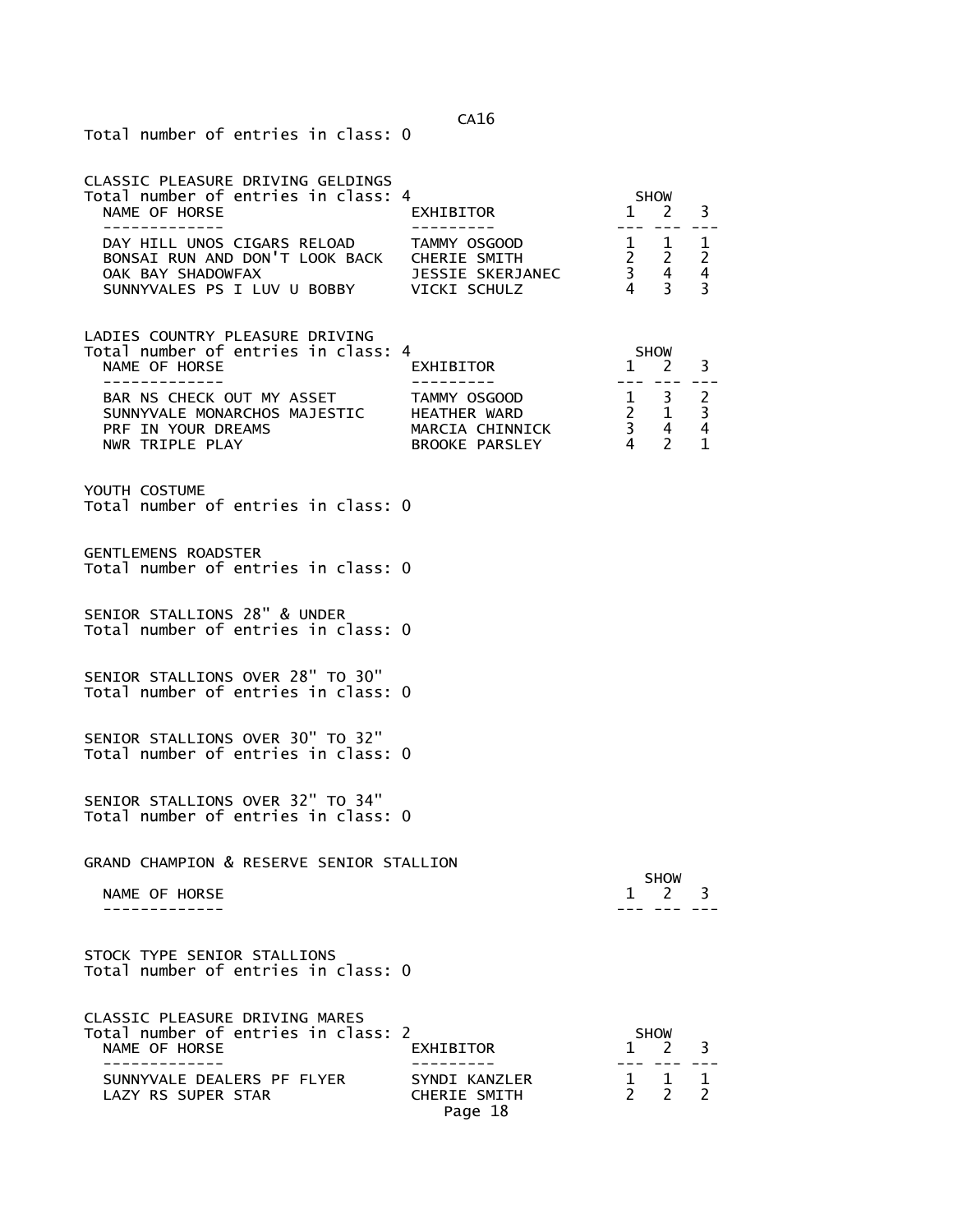| GENTLEMENS SINGLE PLEASURE DRIVING<br>Total number of entries in class: 0                                               |                                                      |                               |                                                                                                                                                                                                                                                                                                                                                                                                                                                                                                               |                           |
|-------------------------------------------------------------------------------------------------------------------------|------------------------------------------------------|-------------------------------|---------------------------------------------------------------------------------------------------------------------------------------------------------------------------------------------------------------------------------------------------------------------------------------------------------------------------------------------------------------------------------------------------------------------------------------------------------------------------------------------------------------|---------------------------|
| YOUTH SHOWMANSHIP 7 & UNDER<br>Total number of entries in class: 1<br>NAME OF HORSE                                     | EXHIBITOR                                            |                               | SHOW<br>$1 \n2$                                                                                                                                                                                                                                                                                                                                                                                                                                                                                               | 3                         |
| - - - - - - - - - - - -<br>VFM ABRACADABRA                                                                              | AMBER HANSEN                                         |                               | $\begin{array}{cccccccccc} \multicolumn{2}{c}{} & \multicolumn{2}{c}{} & \multicolumn{2}{c}{} & \multicolumn{2}{c}{} & \multicolumn{2}{c}{} & \multicolumn{2}{c}{} & \multicolumn{2}{c}{} & \multicolumn{2}{c}{} & \multicolumn{2}{c}{} & \multicolumn{2}{c}{} & \multicolumn{2}{c}{} & \multicolumn{2}{c}{} & \multicolumn{2}{c}{} & \multicolumn{2}{c}{} & \multicolumn{2}{c}{} & \multicolumn{2}{c}{} & \multicolumn{2}{c}{} & \multicolumn{2}{c}{} & \multicolumn{2}{c}{} & \mult$<br>$1 \quad 1 \quad 1$ |                           |
| YOUTH SHOWMANSHIP 8 - 12<br>Total number of entries in class: 4<br>NAME OF HORSE                                        | EXHIBITOR                                            |                               | SHOW<br>$1 \quad 2$                                                                                                                                                                                                                                                                                                                                                                                                                                                                                           | 3                         |
| - - - - - - - - - - -<br>MOSTLY MINNIS TOP SECRET<br><b>VFM MAXIMUM REVENGE</b><br>DARDANS ASSUREDLY                    | BROOKLYN ERVIN<br><b>BEN HANSEN</b><br>MARISSA ERVIN |                               | $\begin{array}{cccc} 1 & 2 & 1 \\ 2 & 1 & 3 \end{array}$                                                                                                                                                                                                                                                                                                                                                                                                                                                      |                           |
| SOPHISTICATED<br>SUNNYVALE MAKERS MARK HALEY SANDERS<br><b>KENTUCKY GOLD</b>                                            |                                                      |                               | 4 4                                                                                                                                                                                                                                                                                                                                                                                                                                                                                                           | $3 \quad 3 \quad 2$<br>-4 |
| YOUTH SHOWMANSHIP 13 - 18<br>Total number of entries in class: 4<br>NAME OF HORSE<br>--------------                     | EXHIBITOR                                            |                               | SHOW<br>$1 \quad 2$                                                                                                                                                                                                                                                                                                                                                                                                                                                                                           | 3                         |
| CENTURY FARMS QUAZAR<br>ABRIA'S SIGNATURE ANIMATION HANNAH KRUCHEK<br>OAK BAY SALSAS SHARPER IMAGE<br>HCM BUCKS MARISOL | SUNNY BALSHAW<br>OLIVIA TUCKER<br>COURTNEY SANDERS   |                               | $\begin{array}{ccccc} 1 & 3 & 1 \\ 2 & 1 & 2 \\ 3 & 4 & 4 \\ 4 & 2 & 3 \end{array}$                                                                                                                                                                                                                                                                                                                                                                                                                           |                           |
| YOUTH SPECIAL NEEDS SHOWMANSHIP 18 & UNDER<br>Total number of entries in class: 0                                       |                                                      |                               |                                                                                                                                                                                                                                                                                                                                                                                                                                                                                                               |                           |
| AMATEUR OWNED TRAINED EXHIBITED COUNTRY PLEASURE DRIVING<br>Total number of entries in class: 2<br>NAME OF HORSE        | EXHIBITOR                                            |                               | SHOW<br>$1 \quad 2$                                                                                                                                                                                                                                                                                                                                                                                                                                                                                           | 3                         |
| SCOTT CREEK JAZZ TRIBUTE<br>VINTAGE FARMS SIMPLY AWESOME LEE FOXALL                                                     | KENDRA BELL                                          |                               | --- ---<br>$1 \quad 2 \quad 2$<br>$2 \quad 1$                                                                                                                                                                                                                                                                                                                                                                                                                                                                 | 1                         |
| AMATEUR OWNED TRAINED EXHIBITED JUNIOR STALLION<br>Total number of entries in class: 2<br>NAME OF HORSE                 | EXHIBITOR<br>---------                               |                               | SHOW<br>$1 \quad 2 \quad 3$                                                                                                                                                                                                                                                                                                                                                                                                                                                                                   |                           |
| FLYIN GS ASSURED TO THE MAX<br>SCOTT CREEK BEL TRIPLE CROWN                                                             | TRACY GUTSCHER<br><b>JOANNE ROSS</b>                 | $2^{\circ}$                   | $\frac{1}{2}$ $\frac{2}{1}$<br>$\overline{1}$                                                                                                                                                                                                                                                                                                                                                                                                                                                                 | $\mathbf{1}$<br>2         |
| AMATEUR JUNIOR STALLIONS LEVEL 1<br>Total number of entries in class: 2<br>NAME OF HORSE<br>-------------               | EXHIBITOR                                            |                               | <b>SHOW</b><br>$1 \quad 2$                                                                                                                                                                                                                                                                                                                                                                                                                                                                                    | 3                         |
| FLYIN GS ASSURED TO THE MAX<br>SCOTT CREEK MONARCH DYNAMIC                                                              | TRACY GUTSCHER<br><b>CARLEEN CROSBY</b>              | $\mathbf{1}$<br>$\mathcal{P}$ | 1<br>$\mathcal{P}$                                                                                                                                                                                                                                                                                                                                                                                                                                                                                            | 1<br>$\mathcal{P}$        |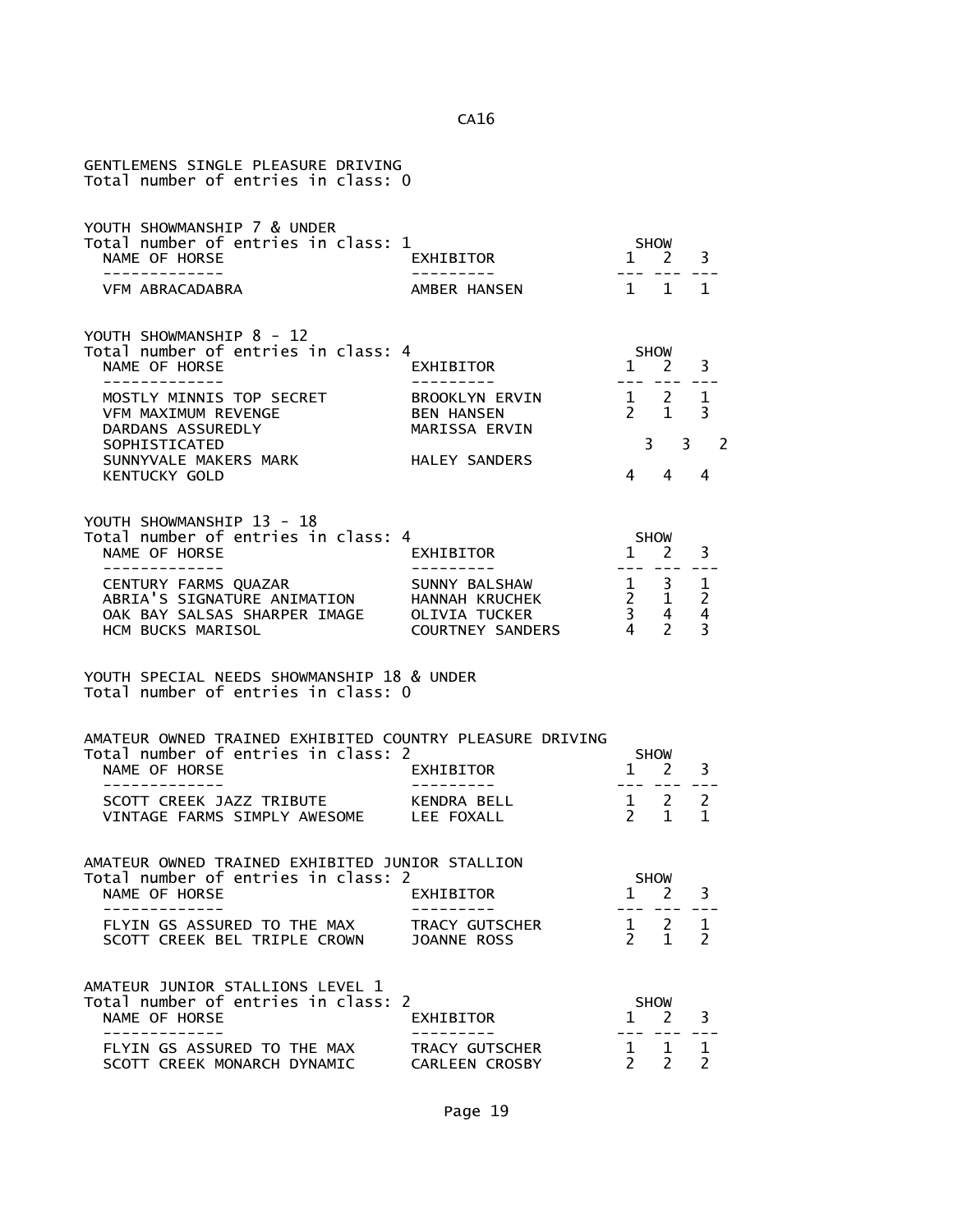|                                                                                                                                   | CA16                                                                           |                                                       |                                              |                               |
|-----------------------------------------------------------------------------------------------------------------------------------|--------------------------------------------------------------------------------|-------------------------------------------------------|----------------------------------------------|-------------------------------|
| AMATEUR JUNIOR STALLIONS LEVEL 2<br>Total number of entries in class: 1<br>NAME OF HORSE                                          | EXHIBITOR                                                                      |                                                       | SHOW<br>$1 \quad 2$                          | 3                             |
| -------------<br>SCOTT CREEK TRU CAPISTRANO                                                                                       | JOANNE ROSS                                                                    | $1\quad1$                                             |                                              | 1                             |
| GRAND CHAMPION & RESERVE AMATEUR STALLION<br>NAME OF HORSE                                                                        |                                                                                |                                                       | <b>SHOW</b><br>$1 \quad 2$                   | 3                             |
| -------------<br>FLYIN GS ASSURED TO THE MAX<br>SCOTT CREEK TRU CAPISTRANO<br>SCOTT CREEK BEL TRIPLE CROWN                        |                                                                                | R<br>R.                                               | G G<br>G                                     | R.                            |
| AMATEUR SINGLE PLEASURE DRIVING LEVEL 1<br>Total number of entries in class: 1<br>NAME OF HORSE                                   | EXHIBITOR                                                                      |                                                       | SHOW<br>$1 \quad 2 \quad 3$                  |                               |
| . _ _ _ _ _ _ _ _ _ _ _ _<br>BOBKATS TAKE A CHANCE                                                                                | ----------<br>LEONA ALCOCK                                                     |                                                       | --- --- ---<br>1 1                           | 1                             |
| AMATEUR SINGLE PLEASURE DRIVING LEVEL 2<br>Total number of entries in class: 2<br>NAME OF HORSE                                   | EXHIBITOR<br>----------                                                        | $\mathbf{1}$                                          | SHOW<br>$\overline{2}$                       | 3                             |
| INVESTMENT FARMS SIMPLY<br><b>TALENTED</b><br>MOUNTAIN MEADOWS BEY EXPLOSION SHERYL PETERSON                                      | JESSICA PETERSON                                                               |                                                       | $\begin{matrix} 1 & 1 \\ 2 & 2 \end{matrix}$ | 1<br>$\mathcal{P}$            |
| CLASSIC PLEASURE DRIVING STALLIONS<br>Total number of entries in class: 1<br>NAME OF HORSE                                        | EXHIBITOR                                                                      |                                                       | SHOW<br>$1 \quad 2$                          | 3                             |
| ------------<br>MARYSTOWN MCDREAMY                                                                                                | AILENE PRITCHETT<br>TARAP                                                      |                                                       | 1 1                                          | $\mathbf{1}$                  |
| VERSATILITY<br>Total number of entries in class: 4<br>NAME OF HORSE                                                               | EXHIBITOR                                                                      |                                                       | SHOW<br>$1 \quad 2$                          | 3                             |
| ABRIA'S SIGNATURE ANIMATION<br>BUTTONWILLOWS LOTA STEPS<br>SCOTT CREEK JAZZ TRIBUTE<br>INVESTMENT FARMS SIMPLY<br><b>TALENTED</b> | KATELYN PETERSON<br>DOROTHY WHITEMAN<br>KENDRA BELL<br><b>JESSICA PETERSON</b> | $\mathbf{1}$<br>$\overline{2}$<br>$\overline{3}$<br>4 | $\mathbf{1}$<br>$\overline{2}$<br>4<br>3     | 1<br>3<br>4<br>$\overline{2}$ |
| NWMHC YEARLING STALLION HALTER FUTURITY<br>Total number of entries in class: 0                                                    |                                                                                |                                                       |                                              |                               |
| TWO YEAR OLD STALLIONS OVER 31" TO 33"<br>Total number of entries in class: 2<br>NAME OF HORSE                                    | EXHIBITOR                                                                      | 1                                                     | <b>SHOW</b><br>2                             | 3                             |
| _____________<br>FLYIN GS ASSURED TO THE MAX<br>OAK BAY SALSAS SHARPER IMAGE                                                      | - - - - - - - - - -<br>TRACY GUTSCHER<br>OLIVIA TUCKER                         | ---<br>$\mathbf{1}$<br>$\mathcal{P}$                  | $\mathbf 1$<br>2                             | 1<br>2                        |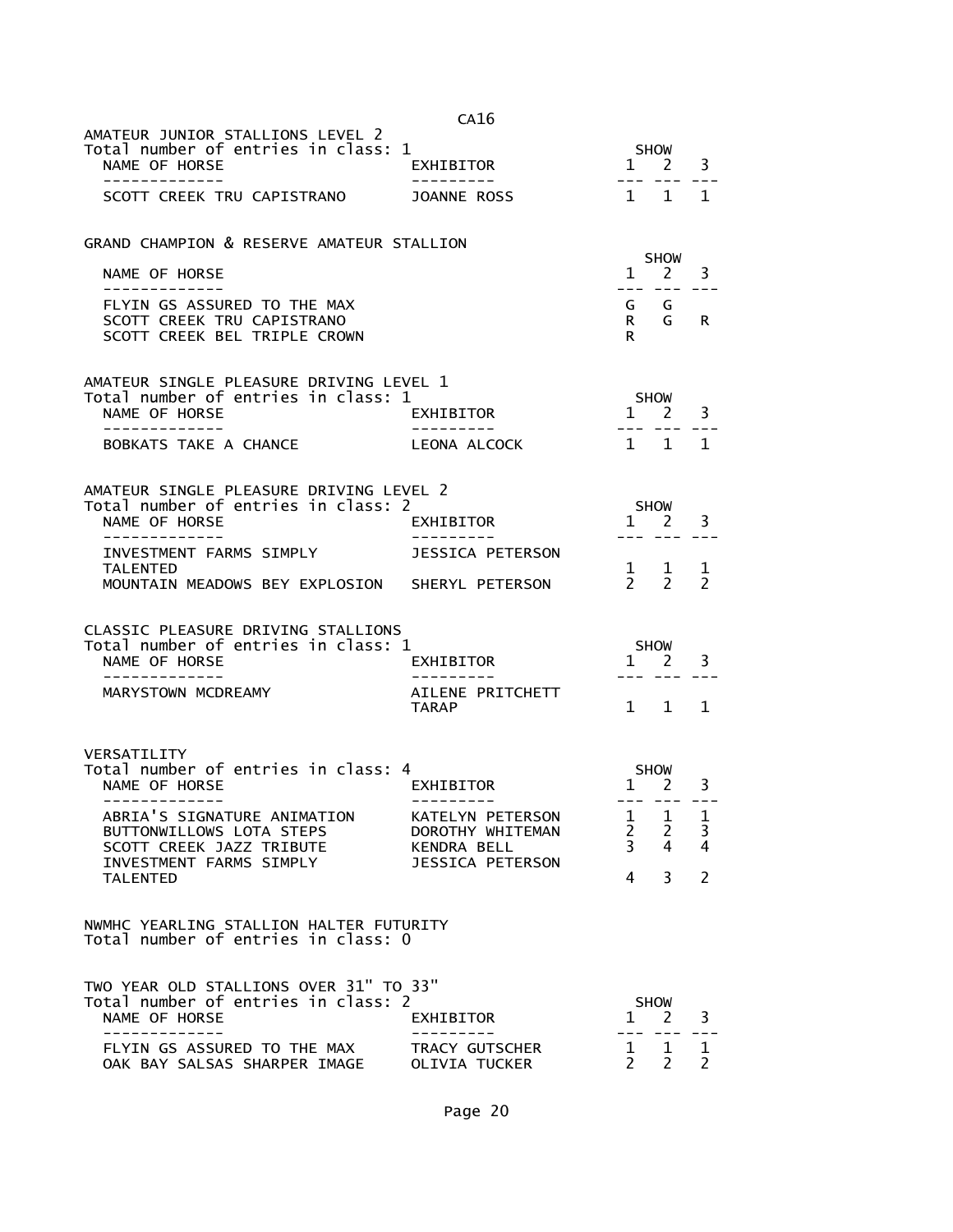|                                                                                                                                     | CA16                                         |                |                                                                                             |                                                    |
|-------------------------------------------------------------------------------------------------------------------------------------|----------------------------------------------|----------------|---------------------------------------------------------------------------------------------|----------------------------------------------------|
| TWO YEAR OLD STALLIONS OVER 29" TO 31"<br>Total number of entries in class: 0                                                       |                                              |                |                                                                                             |                                                    |
| TWO YEAR OLD STALLIONS 29" & UNDER<br>Total number of entries in class: 0                                                           |                                              |                |                                                                                             |                                                    |
| YOUTH OWNED TRAINED EXHIBITED COUNTRY PLEASURE DRIVING<br>Total number of entries in class: 4<br>NAME OF HORSE                      | EXHIBITOR                                    |                | <b>SHOW</b><br>$1 \quad 2$                                                                  | 3                                                  |
| VINTAGE FARMS SIMPLY AWESOME<br>SCOTT CREEK JAZZ TRIBUTE<br>DAYSPRING DARE TO DREAM<br>OAK GROVE LEGENDS BORN TO RUN DEVLIN NEWNHAM | IVY FOXALL<br>NATHAN HOWELL<br>MARISSA ERVIN | $\overline{4}$ | $\begin{array}{ccc} 1 & 1 \\ 2 & 2 \\ 3 & 3 \\ 4 & 4 \end{array}$<br>$\boldsymbol{\Lambda}$ | 4<br>3<br>$\mathbf{1}$<br>$\overline{\phantom{0}}$ |
| YEARLING STALLIONS OVER 30" TO 32"<br>Total number of entries in class: 1<br>NAME OF HORSE<br>EXHIBITOR                             |                                              |                | <b>SHOW</b><br>2                                                                            | 3                                                  |
| -------------<br>SCOTT CREEK MONARCH DYNAMIC                                                                                        | CARLEEN CROSBY                               | 1 1            |                                                                                             | 1                                                  |
| YEARLING STALLIONS OVER 28" TO 30"<br>Total number of entries in class: 2<br>NAME OF HORSE<br>EXHIBITOR<br>. _ _ _ _ _ _ _ _ _ _    |                                              |                | <b>SHOW</b><br>3<br>$1 \quad 2$                                                             |                                                    |
| SCOTT CREEK BEL TRIPLE CROWN<br>SCOTT CREEK TRU CAPISTRANO                                                                          | JOANNE ROSS<br>JOANNE ROSS                   | $\mathcal{P}$  | $\frac{1}{2}$ $\frac{2}{3}$<br>$\mathbf{1}$                                                 | $\overline{2}$<br>$\mathbf{1}$                     |
| YEARLING STALLIONS 28" & UNDER<br>Total number of entries in class: 0                                                               |                                              |                |                                                                                             |                                                    |
| WEANLING STALLIONS<br>Total number of entries in class: 0                                                                           |                                              |                |                                                                                             |                                                    |
| GRAND CHAMPION & RESERVE JUNIOR STALLION                                                                                            |                                              |                |                                                                                             |                                                    |
| NAME OF HORSE                                                                                                                       |                                              | $\mathbf{1}$   | <b>SHOW</b><br>2                                                                            | 3                                                  |
| FLYIN GS ASSURED TO THE MAX<br>SCOTT CREEK BEL TRIPLE CROWN<br>SCOTT CREEK COMMS PRECIOUS<br>PEARL                                  |                                              | R              | GGG                                                                                         |                                                    |
| SCOTT CREEK TRU CAPISTRANO                                                                                                          |                                              |                | R                                                                                           | R.                                                 |
| STOCK TYPE JUNIOR STALLION<br>Total number of entries in class: 0                                                                   |                                              |                |                                                                                             |                                                    |
| AMATEUR OWNED TRAINED EXHIBITED ROADSTER<br>Total number of entries in class: 1<br>NAME OF HORSE<br>-----------                     | EXHIBITOR                                    | 1              | <b>SHOW</b><br><sup>2</sup>                                                                 | 3                                                  |
| INVESTMENT FARMS AMERICAN<br>HEART                                                                                                  | JESSICA PETERSON                             | $\mathbf{1}$   | $\mathbf{1}$                                                                                | 1                                                  |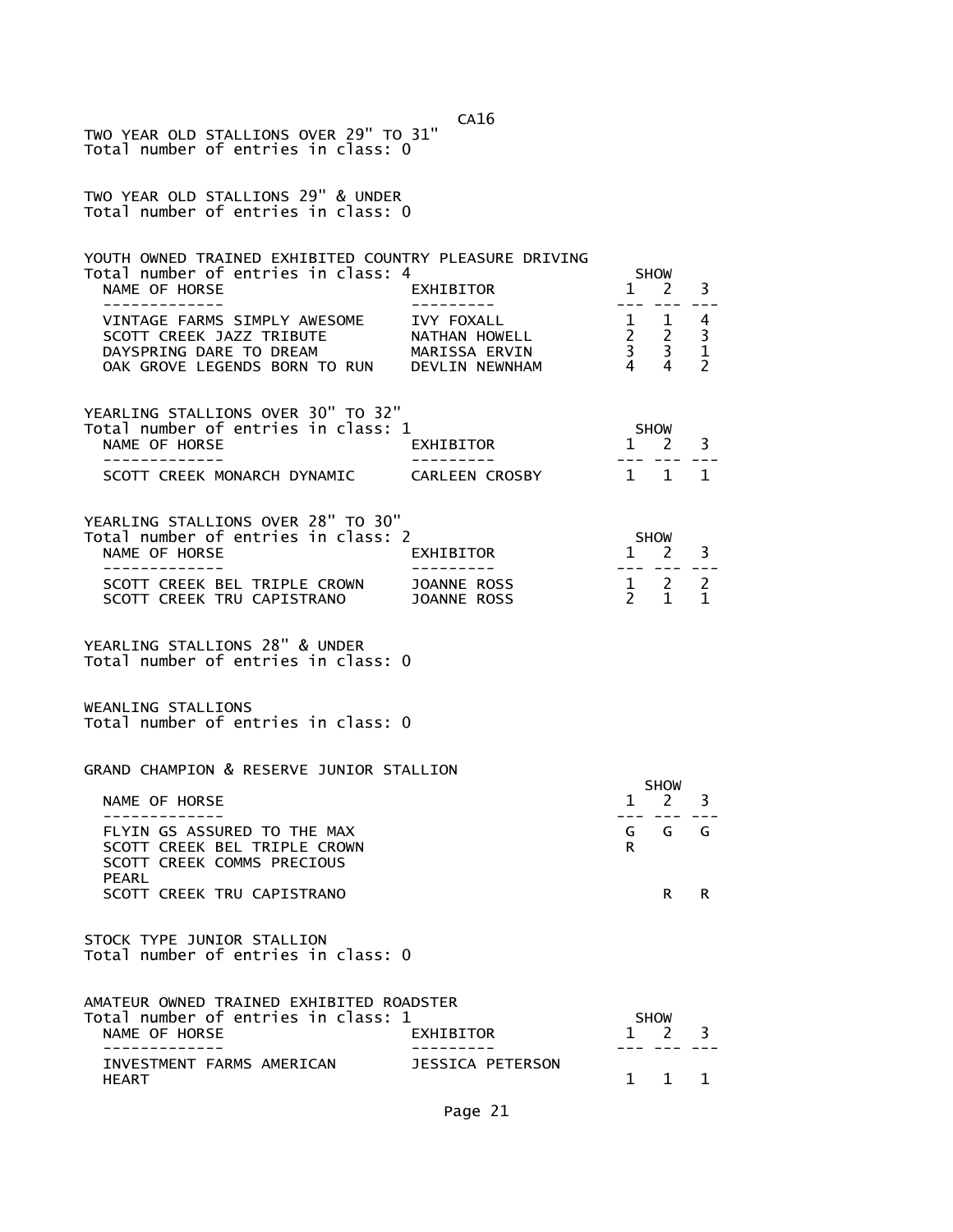| SOLID-COLOR STALLIONS AND GELDINGS<br>Total number of entries in class: 0                                                       |                                |                                                                                                                                                                                                                                      |                                               |                                                  |
|---------------------------------------------------------------------------------------------------------------------------------|--------------------------------|--------------------------------------------------------------------------------------------------------------------------------------------------------------------------------------------------------------------------------------|-----------------------------------------------|--------------------------------------------------|
| MULTI-COLOR STALLIONS AND GELDINGS<br>Total number of entries in class: 3<br>NAME OF HORSE<br>-------------                     | EXHIBITOR                      | $\mathbf{1}$<br>$---$                                                                                                                                                                                                                | <b>SHOW</b><br>$\mathbf{2}$                   | 3                                                |
| BONSAI RUN AND DON'T LOOK BACK<br>SCOTT CREEK TRU CAPISTRANO<br>VINTAGE FARMS SIMPLY AWESOME IVY FOXALL                         | CHERIE SMITH<br>KELSIE SHERMAN | $\frac{2}{3}$                                                                                                                                                                                                                        | $1 \quad 2$<br>$\mathbf{1}$<br>$\overline{3}$ | $\overline{2}$<br>$\mathbf{1}$<br>$\overline{3}$ |
| AMATEUR HALTER CHAMPION OF CHAMPIONS<br>Total number of entries in class: 0                                                     |                                |                                                                                                                                                                                                                                      |                                               |                                                  |
| SUPREME HALTER HORSE                                                                                                            |                                |                                                                                                                                                                                                                                      | <b>SHOW</b>                                   |                                                  |
| NAME OF HORSE<br>-------------                                                                                                  |                                | $\mathbf{1}$<br>$  -$                                                                                                                                                                                                                | 2<br>$\frac{1}{2}$                            | 3                                                |
| ELEGANT ART MY TRUE LOVE<br>REDROCK Y NOT ME                                                                                    |                                | S.<br>S.                                                                                                                                                                                                                             |                                               | S.                                               |
| SUNNYVALE MONARCHOS MAJESTIC<br>FLYIN GS ASSURED TO THE MAX                                                                     |                                | $\mathsf{S}$                                                                                                                                                                                                                         | S                                             | S                                                |
| GRAND CHAMPION & RESERVE ROADSTER                                                                                               |                                |                                                                                                                                                                                                                                      |                                               |                                                  |
| NAME OF HORSE<br>. _ _ _ _ _ _ _ _ _ _ _ _                                                                                      |                                | $1 \quad$                                                                                                                                                                                                                            | SHOW<br>$\overline{2}$<br>___ ___             | 3                                                |
| LOS ARBOLES ODYSSEYS RANGLER<br>NWR TRIPLE PLAY<br>INVESTMENT FARMS AMERICAN<br><b>HEART</b>                                    |                                | G and the set of the set of the set of the set of the set of the set of the set of the set of the set of the set of the set of the set of the set of the set of the set of the set of the set of the set of the set of the set<br>R. | G<br>R                                        | G<br>R                                           |
| GRAND CHAMPION & RESERVE CLASSIC PLEASURE DRIVING                                                                               |                                |                                                                                                                                                                                                                                      | <b>SHOW</b>                                   |                                                  |
| NAME OF HORSE                                                                                                                   |                                | $\mathbf{1}$<br>---                                                                                                                                                                                                                  | $2^{\circ}$                                   | 3                                                |
| DAY HILL UNOS CIGARS RELOAD<br>MARYSTOWN MCDREAMY                                                                               |                                | G<br>R.                                                                                                                                                                                                                              | G                                             | R.<br>G                                          |
| SUNNYVALE DEALERS PF FLYER<br>BONSAI RUN AND DON'T LOOK BACK<br>ABRIA'S SIGNATURE ANIMATION                                     |                                |                                                                                                                                                                                                                                      | R                                             |                                                  |
| GRAND CHAMPION & RESERVE SINGLE PLEASURE DRIVING                                                                                |                                |                                                                                                                                                                                                                                      | <b>SHOW</b>                                   |                                                  |
| NAME OF HORSE                                                                                                                   |                                | $\mathbf{1}$                                                                                                                                                                                                                         | $\overline{2}$                                | 3                                                |
| BOBKATS TAKE A CHANCE<br>BUTTONWILLOWS LOTA STEPS<br>LOS ARBOLES ODYSSEYS RANGLER<br>INVESTMENT FARMS SIMPLY<br><b>TALENTED</b> |                                | G<br>R                                                                                                                                                                                                                               | G<br>R.                                       | G<br>R                                           |
| GRAND CHAMPION & RESERVE COUNTRY PLEASURE DRIVING                                                                               |                                |                                                                                                                                                                                                                                      |                                               |                                                  |
| NAME OF HORSE                                                                                                                   |                                | $\mathbf{1}$                                                                                                                                                                                                                         | <b>SHOW</b><br>2                              | 3                                                |